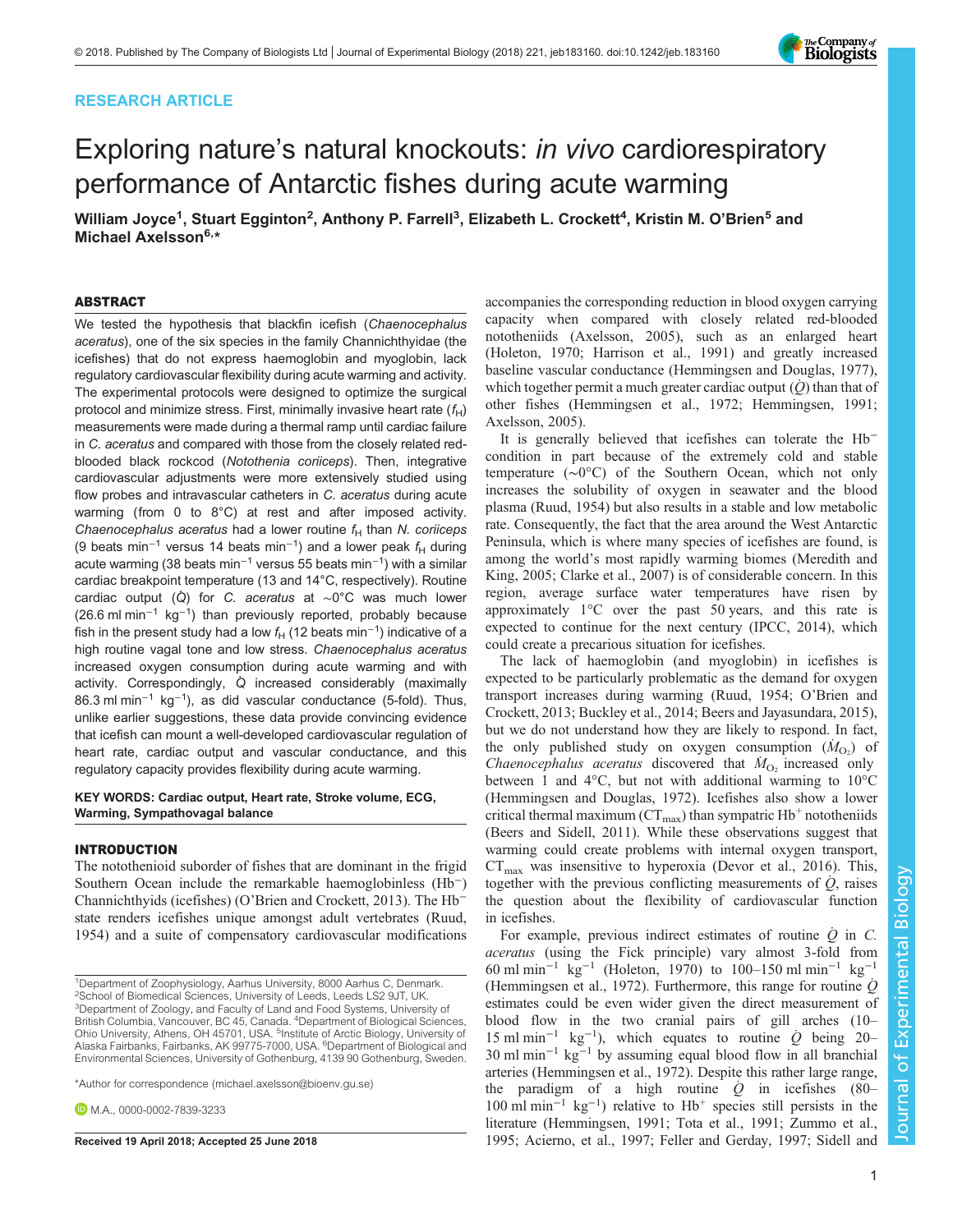O'[Brien, 2006](#page-11-0); [Axelsson, 2005; Garofalo et al., 2009](#page-10-0)). Certainly, maximum  $Q$  of icefishes determined in vitro with perfused heart preparations can be high (maximum  $\dot{Q}$  values between 100 and 300 ml min<sup>-1</sup> kg<sup>-1</sup> in *Chionodraco hamatus* at 3°C; [Acierno et al.,](#page-10-0) [1997](#page-10-0); [Tota et al., 1991\)](#page-11-0). Nonetheless, our own recent work in vitro with perfused heart preparations found a lower maximum  $\dot{Q}$  in both C. aceratus (70 ml  $\text{min}^{-1}$  kg<sup>-1</sup>) and Chionodraco rastrospinosus at 1°C (126 ml min−<sup>1</sup> kg−<sup>1</sup> ) (S. E. Egginton, M. Axelsson, E. L. Crockett, K. M. O'Brien and A. P. Farrell, unpublished). Thus, if routine  $\dot{Q}$  for icefishes is close to maximum  $\dot{Q}$ , an obvious concern is that regulatory capacity is necessarily limited and there can be little cardiovascular flexibility during environmental challenges.

The aim of the present study was to test the hypothesis that *in vivo* cardiovascular function in C. aceratus lacks regulatory flexibility during acute warming. Comparisons could then be made with cardiorespiratory regulatory capacity of  $Hb<sup>+</sup>$  nototheniids (e.g. [Axelsson et al., 1992](#page-10-0), [1994](#page-10-0); [Franklin et al., 2007; Campbell et al.,](#page-10-0) [2009](#page-10-0); [Egginton and Campbell, 2016\)](#page-10-0).

Previous studies have concluded that when Antarctic fishes are acutely warmed, they primarily adjust their heart rate  $(f_H)$  to regulate  $\dot{\mathcal{O}}$  ([Axelsson et al., 1992; Campbell et al., 2009](#page-10-0)), much like other fishes [\(Farrell, 2009; Farrell and Smith, 2017](#page-10-0)). Also, while some studies report a high routine vagal tone in Antarctic notothenioids [\(Axelsson et al., 1992](#page-10-0); [Egginton and Campbell, 2016\)](#page-10-0), [Hemmingsen et al. \(1972\)](#page-10-0) reported only a small increase in  $f_H$ after atropine injection (from 16 to 18 beats min−<sup>1</sup> ) that could indicate stress. Therefore, we tested the possibility that earlier in vivo cardiovascular studies were affected by stress, which would have an impact on other measured variables such as  $\dot{Q}$  and cardiac power output. We used a minimally invasive method [electrocardiogram (ECG) measurements during an acute thermal ramp with and without autonomic vagal blockade with atropine] to provide insight into routine  $f_{\rm H}$ , the level of vagal tone and the contribution of  $f_H$  in setting upper thermal tolerance [\(Farrell, 2009,](#page-10-0) [2016](#page-10-0)). The results from these minimally instrumented animals were used as a baseline for the more heavily instrumented animals that were part of the first comprehensive assessment of *in vivo* cardiorespiratory response of C. aceratus during activity and acute (sub-critical) warming. By simultaneously measuring a number of key cardiorespiratory variables, we could directly assess the flexibility and interplay of autonomic regulation and oxygen transport and address whether the Hb<sup>−</sup> condition reduces cardiac scope and thus the ability of C. *aceratus* to tolerate temperature changes.

# MATERIALS AND METHODS

## Experimental animals

Given our concerns about physiological measurements being made on overly stressed animals, the ECG measurements on blackfin icefish, Chaenocephalus aceratus (Lönnberg 1906) (N=12, body mass  $M_b=1.55\pm0.21$  kg, mean $\pm$ s.d.), were also performed on the closely related Hb<sup>+</sup> black rockcod, Notothenia coriiceps Richardson  $(N=13, M_b=1.24\pm0.32 \text{ kg})$ , to allow comparison with previously published data on other Hb<sup>+</sup> Antarctic fishes. An additional group of C. aceratus were also instrumented for ECG measurements and used to ascertain autonomic tone  $(N=4, M_b=1587.5\pm387.0 \text{ kg})$ . Finally, a separate group of C. aceratus ( $N=16$ ,  $M_h=0.85\pm0.21$  kg) were used for the more invasive cardiorespiratory study. Adult fish were captured at 100–200 m depth using an otter trawl and baited benthic pots (for *N. coriiceps*) deployed from the ARSV *Laurence* M. Gould in Dallmann Bay (64°10′S, 62°35′W) and off the south-

western shore of Low Island (63°24′S, 62°10′W). Fish were held on the ship in circulating, aerated seawater tanks for up to 2 days before being transferred to Palmer Station, Antarctica, where they were held at ambient seawater temperature  $(0\pm1\degree C)$  for at least 72 h and up to 3 weeks before experiments commenced. Notothenia coriiceps were fed blocks of fish muscle fillet every other day, but not 24–48 h prior to surgery, whereas C. aceratus did not feed in captivity. All experiments involving live animals were approved by the University of Alaska, Fairbanks Institutional Animal Use and Care Committee (570217-9).

## Surgical instrumentation for in vivo upper thermal tolerance test while measuring the ECG

Instantaneous ECGs were recorded with minimal surgical intervention using laterally staggered bipolar electrodes (7-strand Teflon-coated wire, 0.2 mm diameter; A-M Systems, Sequim, WA, USA). Fish were first anaesthetized in ice-chilled seawater containing MS-222 (100 mg  $l^{-1}$ ) until unresponsive to touch but retaining opercular movements, then weighed and maintained in an anaesthetized state (gills irrigated with aerated MS-222, 50 mg l−<sup>1</sup> ) while electrodes were inserted through the ventral muscle overlying the pericardial cavity, taking care not to pierce the pericardial membrane [\(Campbell et al., 2004](#page-10-0)). To assess the influence of autonomic tone on thermal sensitivity, a catheter (PP10) was inserted through the skin at the base of the pectoral fins, fed into the pericardial region and externally secured to ECG wires. All surgery was performed in a cold room at ∼5°C, and completed within  $\sim$ 10 min, with forced ventilation in a holding tank used to minimize the delay before regular ventilation was re-established. Fish recovered for 48–72 h in cradles covered with plastic netting suspended in darkened flow-through tanks until  $f_H$  was stable and consistently low. The cradles allowed space for fish to move without them turning around, and gave ready access to electrodes/cannulae in an unobtrusive manner.

## Experimental protocol for in vivo upper thermal tolerance test

 $CT_{\text{max}}$  was measured on individual fish (both C. aceratus and N. coriiceps) held in 70 l insulated experimental tanks and exposed to an acute thermal ramping treatment (3.3°C h−<sup>1</sup> ; [Beers and Sidell,](#page-10-0) [2011\)](#page-10-0) by recirculating water through an in-line heater (AquaLogic, San Diego, CA, USA). This warming rate was chosen to ensure that core body temperature had sufficient time to equilibrate with environmental temperature, rather than slower ramping to avoid the opportunity for acclimation ([Beers and Sidell, 2011\)](#page-10-0).  $CT_{\text{max}}$  is usually defined as the temperature when righting ability is lost, i.e. loss of neuromuscular coordination, but in this study we adopted a more cardiocentric endpoint of prolonged periods of ventricular asystole (defined as a period lasting at least 10–20 cardiac cycles based on the  $f_H$  immediately prior to asystole). Cardiac asystole was chosen as an index of  $CT_{\text{max}}$  because it is probably most comparable with behavioural indices (loss of righting reflex) when brain blood flow becomes compromised. Following the appearance of sustained asystole, animals were stunned and the spinal cord transected; blood-free atrial and ventricular mass were then measured. The responses of intact fish were compared with those of fish following vagal blockade (atropine, 1 mg kg−<sup>1</sup> ).

Separately, an index of sympathovagal balance was calculated [\(Egginton and Campbell, 2016](#page-10-0)) using  $f<sub>H</sub>$  measurements after vagal blockade (atropine,  $1 \text{ mg kg}^{-1}$ ) and then after complete autonomic blockade (1 mg kg−<sup>1</sup> atropine+1 mg kg−<sup>1</sup> propranolol) in four C. aceratus at ambient temperature (∼0°C). The acute effects of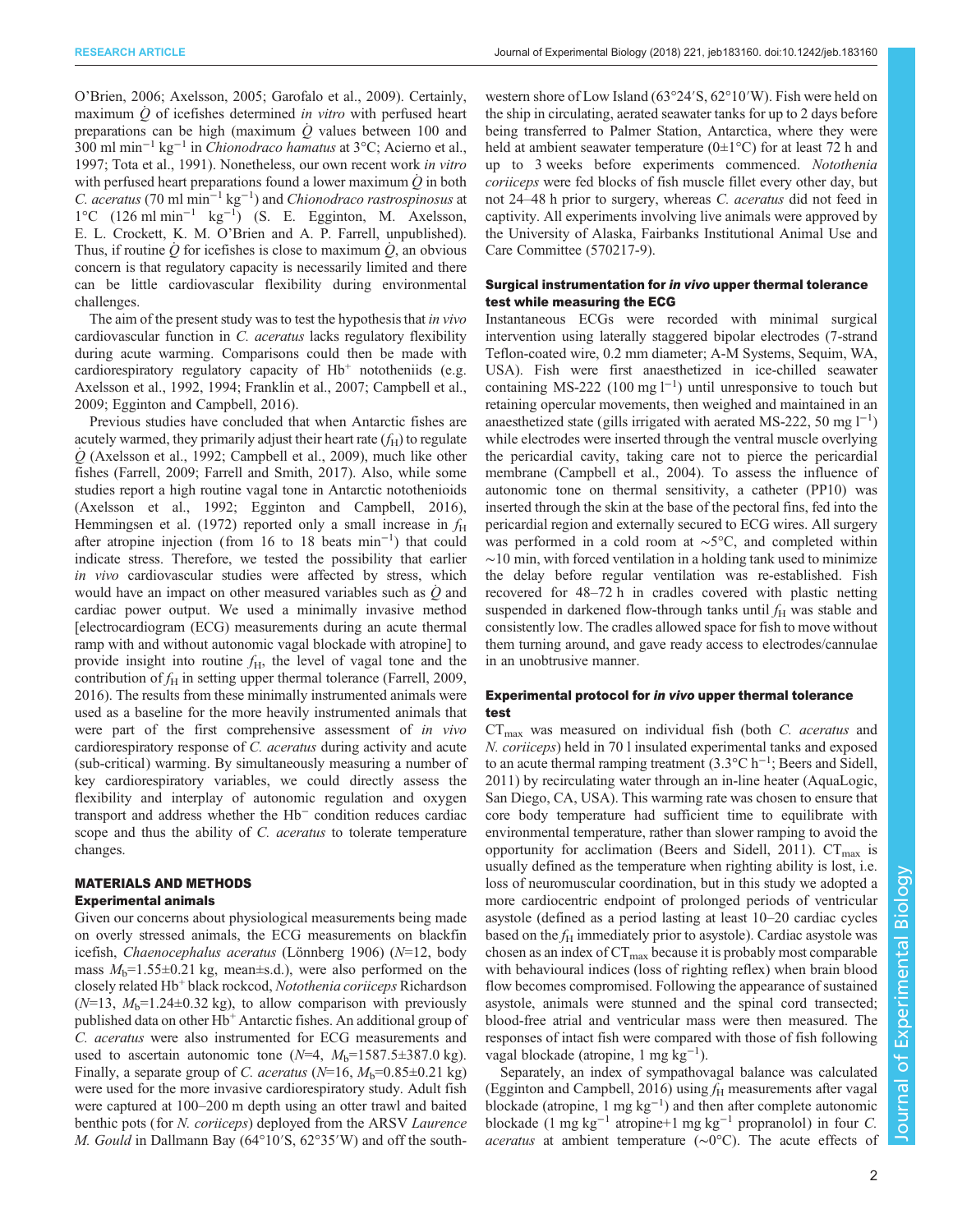<span id="page-2-0"></span>atropine (tachycardia, increased ECG amplitude) and propranolol (bradycardia, decreased ECG amplitude) were evident within 3–4 min of injection, and effects were sustained for 12–24 h (i.e. substantially outlasting the experiments). Autonomic tone (atropine+propranolol) has previously been measured using this method in N. coriiceps [\(Egginton and Campbell, 2016](#page-10-0)), so instead of repeating the experiment, we provide relevant comparisons with previously published data (Table 1).

ECG signals were collected using a PowerLab (AD Instruments, Oxford, UK) with an animal bio-amplifier (1 kHz sampling, 5 Hz high-pass filter), and analysed using LabChart (version 7, AD Instruments). Fish were sensitive to external noise and so routine  $f<sub>H</sub>$ (based on 10–20 consecutive heartbeats) was recorded at 06:00 h (local time) when fish were quiescent and external disturbance was minimal.

Heart rate often changes in a curvilinear manner with temperature, hence the use of inter-beat interval (R–R), which provides a linear relationship [\(Vornanen et al., 2014\)](#page-11-0). Heart rate variability (HRV) analysis reflects the influence of the autonomic nervous system on the sinus node, when the heart is in regular sinus rhythm. Tachograms and period histograms were used to ensure data blocks were sufficiently stable. In addition to  $f<sub>H</sub>$  (expressed as R–R interval), HRV indices were calculated in both the time (standard deviation of inter-beat intervals, SDNN; root mean square of successive differences, RMSSD) and frequency domains [ power spectral analysis (PSA) using Fourier analysis; low frequency:high frequency (LF:HF) ratio of power distribution around the midpoint frequency]. At rest, up to 512 continuous heartbeats were sampled, but during the ramp test, this number was reduced to 256 or 128 heartbeats, as appropriate to avoid shifting baselines; spectral leakage was minimized by use of a Hanning window. A Poincaré plot of R–R intervals as a function of the subsequent R–R interval was used as an index of long-term (diagonal axis from the origin) and beat-to-beat variations (normal to the axis maxima) and provides a graphic parallel to SDNN and RMSSD indices, respectively ([Campbell and Egginton, 2007](#page-10-0)).

Table 1. Thermal tolerance of Chaenocephalus aceratus and Notothenia coriiceps

|                                          | C. aceratus        | N. coriiceps         |  |
|------------------------------------------|--------------------|----------------------|--|
| Routine $f_H$ (beats min <sup>-1</sup> ) |                    |                      |  |
| Intact                                   | $9.0 \pm 1.1(4)$   | $13.5 \pm 0.6$ (7)*  |  |
| Atropinized                              | $16.8 \pm 1.5(5)$  | $24.6 \pm 2.2(5)$    |  |
| Cholinergic tonus (%)                    | $55.3 \pm 9.9(4)$  | $52.4^{\ddagger}$    |  |
| Adrenergic tonus (%)                     | $11.7 \pm 1.6$ (4) | $127^{\ddagger}$     |  |
| 8°C $f_H$ (beats min <sup>-1</sup> )     |                    |                      |  |
| Intact                                   | $28.0\pm3.0(4)$    | $38.2 \pm 1.7$ (7)*  |  |
| Atropinized                              | $33.2 \pm 0.6$ (5) | $39.0 \pm 1.2$ (6)*  |  |
| Peak $f_H$ (beats min <sup>-1</sup> )    |                    |                      |  |
| Intact                                   | $38.2\pm4.2(4)$    | $54.8 \pm 2.2(7)$ ** |  |
| Atropinized                              | $47.7 \pm 1.5(5)$  | $58.1 \pm 2.2$ (6)*  |  |
| BPT (°C)                                 |                    |                      |  |
| Intact                                   | $13.0 \pm 0.3$ (4) | $14.0 \pm 0.5(7)$    |  |
| Atropinized                              | $13.5 \pm 0.6$ (5) | $14.0 \pm 0.6$ (6)   |  |
| $CT_{\text{max}}$ (°C)                   |                    |                      |  |
| Intact                                   | $14.1 \pm 0.4(4)$  | $16.7\pm0.3(7)$      |  |
| Atropinized                              | $15.1 \pm 0.5$ (5) | $15.8 \pm 0.3$ (6)   |  |

Routine heart rate ( $f_H$ ) and autonomic tonus were obtained at ~0.6°C. Breakpoint temperature (BPT) was analysed with linear regression intercepts using transformed  $f_H$  and temperature data to determine the  $f_H$  at 8°C and the temperature at which peak  $f_H$  occurred. Critical thermal maximum (CT<sub>max</sub>) was defined as the temperature at which persistent ventricular asystole occurred. Data are means±s.e.m. (N); \*P<0.05, \*\*P<0.001 versus C. aceratus (ANOVA with Tukey post hoc test). <sup>‡</sup>Values from [Egginton and Campbell \(2016\)](#page-10-0).

#### Surgical instrumentation for cardiorespiratory measurements

Chaenocephalus aceratus were anaesthetized in ice-chilled seawater containing MS-222 (140 mg l<sup>-1</sup>) until unresponsive to touch but retaining opercular movements, and maintained in an anaesthetized state (gills irrigated with aerated MS-222, 70 mg l−<sup>1</sup> ) on the surgery table (on a foam pad covered with goatskin chamois to prevent desiccation and protect the scaleless skin). A ventral midline incision allowed placement of a 2.5 or 4 mm transit-time flow probe (model T420, Transonic Systems Inc., Ithaca, NY, USA) around the pericardium and ventral aorta immediately distal to the bulbus arteriosus to measure ventral aortic blood flow (13 fish). The fish were then placed on their right side to access the branchial arteries in the left third gill arch. The efferent branchial artery was occlusively cannulated using PE-50 tubing with a 2F polyurethane tip to measure dorsal aortic pressure  $(P_{da})$  in 16 fish. The afferent branchial artery in the same gill arch was cannulated in seven fish to measure ventral aortic pressure  $(P_{va})$  using a PE-50 cannula, which in smaller animals was tipped with heat-pulled PE-30. The left duct of Cuvier was non-occlusively cannulated in 5 fish to measure central venous pressure  $(P_{cy})$  using PE-50 tubing tipped with 3F silicon (to prevent damage to the delicate venous vasculature), equipped with side-holes to maintain patency, which was advanced into the sinus venosus. The cannulae and electrical leads from the flow probe were sutured to the skin and the ventral incision was closed with 3-0 surgical silk. Surgery was performed in a cold room at ∼2–3°C, and completed within 45–120 min, after which the gills were irrigated with fresh seawater until spontaneous ventilation recommenced.

After surgery, the fish were placed in custom-made 12.4 l PET ( polyethylene terephthalate) respirometers ([https://skfb.ly/RMsV\)](https://skfb.ly/RMsV), triangular in cross-section to accommodate the protruding pelvic fins that characterize C. aceratus. The 700 l tank contained two identical respirometers that were covered in black plastic. Icefish were permitted a minimum 40 h post-surgical recovery before experiments started. Submersible pumps (Eheim, Deizisau, Germany) recirculated water in the respirometers to attain complete mixing. Oxygen concentration (measured as percentage air saturation) was measured with a  $P_{\text{O}_2}$  optode (FireSting, Aachen, Germany) placed in-line with the mixing pump.  $\dot{M}_{\text{O}_2}$  was recorded as  $O<sub>2</sub>$  concentration decrease over a 10 min period, before a second Eheim pump started to flush the respirometers with fresh seawater for 15 min, thereby creating a 25 min cardiorespiratory measurement period. This regime ensured  $O<sub>2</sub>$  concentration never fell below 90% air saturation.

The flow probe was connected to a Transonic flow meter (T402; Transonic Systems, Inc.). The cannulae were attached via pinports (Instech Laboratories, Plymouth Meeting, PA USA) to pressure transducers (Medizintechnik, Kirchseeon, Germany), which were regularly calibrated against a static water column. The output signals from the pressure transducers were pre-amplified by a Senselab 4CHAMP amplifier (Somedic sales, Hörby, Sweden). The flow meter and 4CHAMP amplifier were connected to a PowerLab data acquisition system (ADInstruments, Castel Hill, NSW, Australia), which provided input to, as well as data storage on, a computer running LabChart Pro (version 7; ADInstruments, Bella Vista, NSW, Australia).

## Experimental protocol for cardiorespiratory measurements

The cardiorespiratory response to acute warming was assessed using in-line heating (AquaLogic) from ambient temperature  $(0.8\pm0.1^{\circ}C)$ to 4°C over approximately 3 h and then to 8°C over a further 3 h. At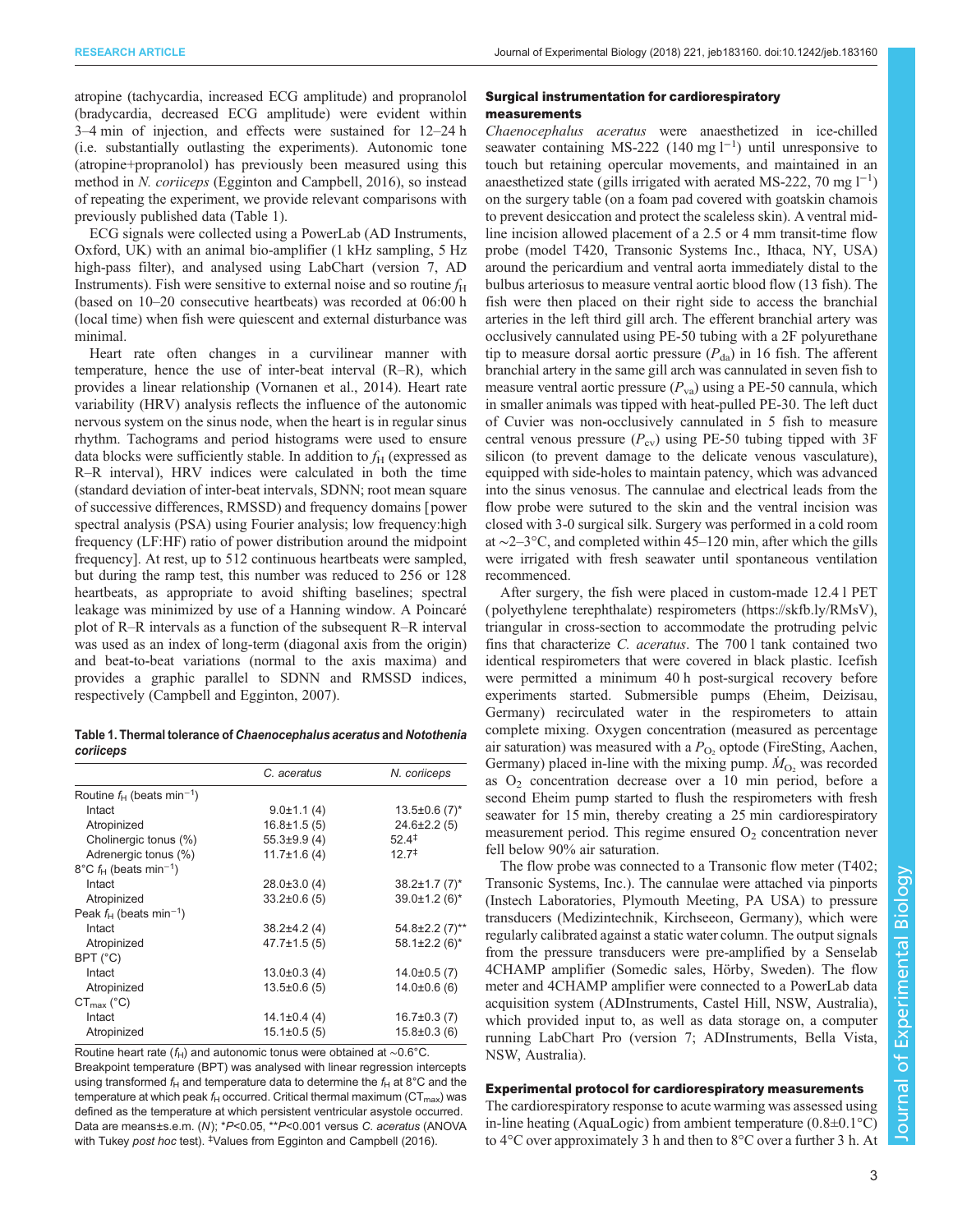all three temperatures (maintained for at least 30 min each), routine cardiorespiratory variables were measured before inducing activity by agitating the respirometers for 1 min. For routine cardiorespiratory measurements, we ensured that the fish were not disturbed by external stimuli. Sustained activity is difficult to elicit in icefish (e.g. [Egginton, 1997\)](#page-10-0), but this method typically produced sustained tail flicking for several minutes without apparently exhausting the fish. Therefore, it is unlikely that this agitation method induced a maximum cardiorespiratory response.

 $\dot{M}_{\text{O}_2}$  was calculated according to the formula:

$$
\dot{M}_{\text{O}_2} = ((\alpha_{\text{O}_2} \times V) \times (\Delta \text{O}_2/\Delta t))/M_{\text{b}},\tag{1}
$$

where  $\alpha_{\text{O}_2}$  is the oxygen content of seawater at a given temperature, V is the volume of the respirometer,  $\Delta O_2/\Delta t$  is the change in oxygen concentration (% air saturation) per unit time and  $M<sub>b</sub>$  is the fish body mass in kg.

Flow  $(Q)$ , pressure  $(P_{da}, P_{va}$  and/or  $P_{cv}$ ) and heart rate  $(f_H;$ derived in real time from the pulsatile flow or pressure trace) were measured simultaneously with  $\dot{M}_{\text{O}_2}$  at ambient temperature, 4°C and  $8^{\circ}$ C in quiescent fish and after activity. Q values were normalized to body mass and the flow probes were calibrated for each temperature according to the instructions provided by the manufacturer. Stroke volume  $(V<sub>S</sub>)$  was calculated as:

$$
V_{\rm S} = \dot{Q}/f_{\rm H}.\tag{2}
$$

In fish in which  $P_{\text{cv}}$  was measured, systemic conductance  $(G_{\text{sys}})$  was calculated as:

$$
G_{\rm sys} = \dot{Q}/P_{\rm da} - P_{\rm cv}.\tag{3}
$$

Otherwise,  $P_{\rm cv}$  was assumed to be zero because measured  $P_{\rm cv}$  was negligible.

Branchial conductance  $(G<sub>branch</sub>)$  was calculated as:

$$
Gbranch = \dot{Q}/Pva - Pda.
$$
 (4)

Cardiac power output (CPO) was calculated as:

$$
CPO = (\dot{Q} \times 1/60) \times P_{\text{va}}.\tag{5}
$$

## Statistical analysis for the upper thermal tolerance test

Differences between C. aceratus and N. coriiceps were determined using a multi-factorial ANOVA, with Fisher's protected leastsignificant difference *post hoc* test to discriminate amongst group means (StatView 5.0, SAS Institute Inc., Cary, NC, USA). Brokenline regression analyses of  $f_H$  versus temperature were conducted for each fish using the segmented package in R (v.3.1.0; [http://www.R](http://www.R-project.org/)[project.org/](http://www.R-project.org/)) to determine the cardiac breakpoint temperature (BPT), i.e. when the increase in  $f<sub>H</sub>$  with temperature first attenuated. The regression line fitted to this phase of increasing  $f_H$  was tested for differences in slope and intercept values using an ANOVA.

Three *C. aceratus* were excluded from subsequent analysis because routine  $f<sub>H</sub>$  at ambient temperature was appreciably higher than in other fish  $(P<0.001)$ , suggesting stress, despite a similar peak  $f<sub>H</sub>$  in both groups (P=0.16). BPT was significantly lower in the outlier group  $(P<0.05)$ . Even so, the outlier group showed no overt signs of stress (e.g. banding of integument pigmentation or prolonged recovery from surgery) and therefore probably would have been considered unstressed without cardiovascular (ECG) data, potentially leading to erroneous conclusions ([Fig. S1](http://jeb.biologists.org/lookup/doi/10.1242/jeb.183160.supplemental)). In addition, one N. coriiceps was excluded because of apparent restlessness and periodic bouts of bradycardia throughout acute

warming (note: BPT and HRV values also deviated from those of the remaining fish).

#### Statistical analysis for the cardiorespiratory measurements

An unpaired *t*-test was used to investigate significant differences in routine  $f_H$  between C. aceratus instrumented with ECG electrodes and those with more extensive surgery for the cardiorespiratory measurements. The effect of temperature and activity on cardiorespiratory measurements in C. aceratus was investigated using a two-way repeated-measures analysis of variance (ANOVA), revealing the combined and isolated effects of warming and activity on each cardiorespiratory variable. We assumed acute warming to 8°C would impose an intolerable stress, which proved incorrect as revealed by subsequent fish responses, and so the first two fish tested were not agitated and therefore not included in the ANOVA model (to avoid Type II errors by using matched data for all measurement points). Nevertheless, these two fish are represented in the mean values in figures where data were obtained. The relative importance of  $f_H$  and  $V_S$  in meeting the increased oxygen demands following activity was elucidated at each temperature with a linear regression to correlate individual fish changes in  $\dot{Q}$ ,  $f_H$  and  $V_S$  with respect to changes in  $\dot{M}_{\text{O}_2}$ . Statistical analysis was performed with GraphPad Prism (v.7.0d). Statistical significance was assigned to  $\alpha \leq 0.05$  and data are presented as means±s.e.m.

#### Chemicals

Atropine methyl nitrate, propranolol hydrochloride and tricaine methanesulfonate (MS-222) were purchased from Sigma-Aldrich (St Louis, MO, USA).

## RESULTS

## Interspecific comparison of  $f_H$  and thermal tolerance to acute warming

Routine  $f_H$  was lower in C. aceratus than in N. coriiceps (P<0.05), an absolute difference that widened at peak  $f_H$  (P<0.001; [Table 1\)](#page-2-0). Consequently, the rise in  $f_H$  was slower and of a lower magnitude during a thermal ramp for C. aceratus (0 versus  $10^{\circ}$ C  $Q_{10}$ =3.30,  $\Delta f_H$ =21.2 beats min<sup>-1</sup>) than for *N. coriiceps* ( $Q_{10}$ =2.74,  $\Delta f_H$ =27.3 beats min<sup>-1</sup>). Periodic missed and ectopic beats were noted in C. *aceratus* around 8–10°C, while ventricular asystolic events (with P-wave presence) became more frequent and prolonged closer to BPT, suggesting a atrioventricular conduction failure ([Fig. S2](http://jeb.biologists.org/lookup/doi/10.1242/jeb.183160.supplemental)).

No significant difference in BPT was found between C. aceratus and N. coriiceps [\(Fig. 1\)](#page-4-0) despite the large significant difference in peak  $f_H$  (38.2±4.2 and 54.8±2.2 beats min<sup>-1</sup>, respectively; [Table 1\)](#page-2-0). Some C. aceratus individuals had a brief tachycardia after BPT, corresponding to the first observed change in fish behaviour. In C. aceratus, catastrophic cardiac failure rapidly ensued ([Fig. 1\)](#page-4-0), with prolonged ventricular asystolic periods (up to 8–10 s in duration) with a regular P-wave, interspersed with bursts of ventricular tachyarrhythmias of >40 beats min−<sup>1</sup> , a situation that points to conduction failure ([Fig. S2\)](http://jeb.biologists.org/lookup/doi/10.1242/jeb.183160.supplemental). In contrast, N. coriiceps displayed missed or ectopic beats 1–2°C above ambient temperature, with a transient increase in HRV around the mid-point of the ramp (5–10°C). Even so, regular sinus rhythm was re-established and maintained at a higher temperature than in C. *aceratus*. Again, heat-induced bradycardia was evident following the BPT, with cardiac failure preceded by progressively extreme periodicity [\(Figs S2 and S3\)](http://jeb.biologists.org/lookup/doi/10.1242/jeb.183160.supplemental).

Atropine nearly doubled routine  $f_H$  at  $0^{\circ}$ C in both species, and increased peak  $f_H$  by 25% (P<0.05) and 5% (not significant, n.s.) in C. aceratus and N. coriiceps, respectively, but decreased both  $\Delta f_H$ /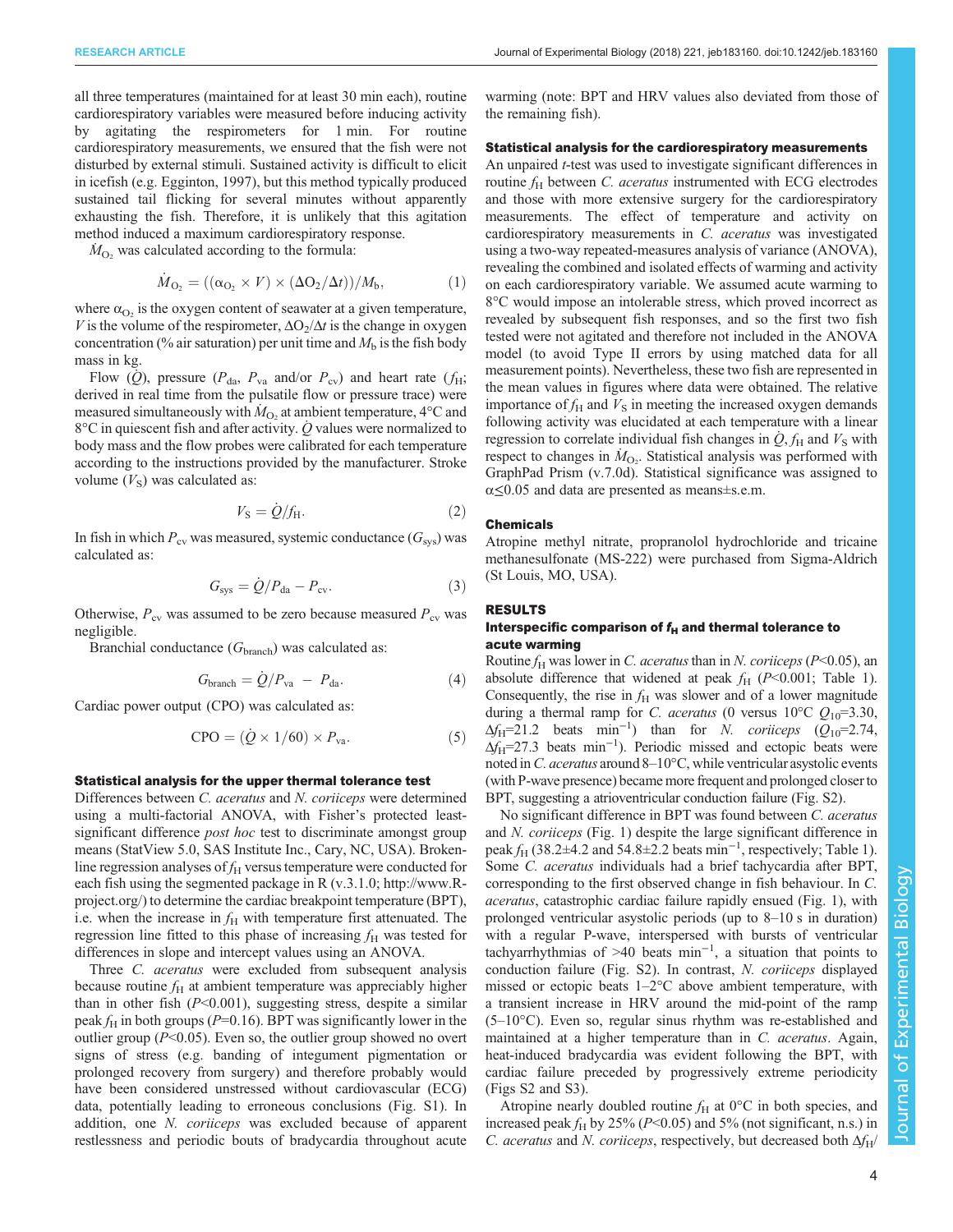<span id="page-4-0"></span>



 $\Delta T$  (°C) ([Table 1](#page-2-0)) and  $Q_{10}$  (2.42 and 2.03, respectively) (Table 2). Consequently, the difference in peak  $f_H$  between C. aceratus and N. coriiceps was reduced from ~30% to ~20% after atropine (P<0.05), but peak  $f_H$  was reached at similar temperatures (n.s.). In addition, atropine substantially increased the temperature at which the first change in the ECG occurred in both species, making it closer to BPT; while ventricular asystolic periods progressively increased in duration, no tachyarrhythmia was observed. Vagal blockade with

atropine also reduced the difference in both BPT (Fig. 1) and, especially,  $CT_{\text{max}}$  [\(Table 1\)](#page-2-0) between the two species.

#### Interspecific comparison of in vivo HRV

The time- and frequency-domain indices of HRV showed postsurgery depression, were transiently elevated as anaesthesia wore off, and quickly stabilized within 12 h when HRV was proportional to R–R interval ([Table S1](http://jeb.biologists.org/lookup/doi/10.1242/jeb.183160.supplemental)). Although C. aceratus recovered from

|  |  |  |  |  | Table 2. Time- and frequency-domain analysis of heart rate variability (HRV) during a thermal ramp to define CT $_{\rm max}$ |
|--|--|--|--|--|------------------------------------------------------------------------------------------------------------------------------|
|--|--|--|--|--|------------------------------------------------------------------------------------------------------------------------------|

|                                                   | $\mathsf{n}$ | $NN$ (ms) |           | SDNN (ms)     |           | Power ( $\times$ 10 <sup>3</sup> ms <sup>2</sup> ) |                   | LF:HF           |                 |
|---------------------------------------------------|--------------|-----------|-----------|---------------|-----------|----------------------------------------------------|-------------------|-----------------|-----------------|
|                                                   |              | Intact    | Atropine  | Intact        | Atropine  | Intact                                             | Atropine          | Intact          | Atropine        |
| C. aceratus ( $Hb$ <sup>-</sup> Mb <sup>-</sup> ) |              |           |           |               |           |                                                    |                   |                 |                 |
| $0^{\circ}$ C                                     | 4            | 6838±1669 | 3599±336  | 427±121       | 9±9       | 120.7±44.7                                         | $0.07 \pm 0.10$   | $0.96 \pm 0.52$ | $0.58 \pm 0.46$ |
| $5^{\circ}$ C                                     | 4            | 3653±716  | 2284±60   | 187±182       | 7±10      | $22.1 \pm 30.2$                                    | $0.02 \pm 0.04$   | $1.65 \pm 1.01$ | $1.11 \pm 0.88$ |
| $10^{\circ}$ C                                    | 4            | 2089±513  | 1482±128  | 115±78        | 2±1       | $8.5 + 9.2$                                        | $0.004 \pm 0.002$ | $1.01 \pm 0.82$ | $2.08 \pm 2.11$ |
| $15^{\circ}$ C                                    | 2            | 2389±13.6 | 1415±68   | 2441±2032     | 15±9      | 2920.7±4062.8                                      | $0.3 \pm 0.2$     | $0.60 \pm 0.09$ | $2.52 \pm 1.65$ |
| $CT_{max}$                                        | 4            | 2641±413  | 2594±1947 | 1752±1575     | 932±128   | 2152.1±2701.1                                      | 312.4±327.8       | $2.39 \pm 2.61$ | $3.43 \pm 1.43$ |
| $Q_{10}$ (0,10)                                   | 3.30         | 2.42      |           |               |           |                                                    |                   |                 |                 |
| N. coriiceps (Hb <sup>+</sup> Mb <sup>+</sup> )   |              |           |           |               |           |                                                    |                   |                 |                 |
| $0^{\circ}$ C                                     | 7            | 3915±651  | 2452±204  | $322 \pm 143$ | 19±15     | 323.8±368.5                                        | $0.3 \pm 0.3$     | $1.38 \pm 0.69$ | $0.98 + 0.92$   |
| $5^{\circ}$ C                                     |              | 2319±419  | 1549±124  | 156±68        | 5±3       | $27.0 \pm 33.0$                                    | $0.01 \pm 0.01$   | $2.71 \pm 1.46$ | $1.45 \pm 1.47$ |
| $10^{\circ}$ C                                    |              | 1402±101  | 1212±117  | $83 + 45$     | $4\pm 2$  | $6.0 + 4.9$                                        | $0.01 \pm 0.01$   | $1.30 \pm 0.57$ | $0.87 + 0.74$   |
| $15^{\circ}$ C                                    | 6            | 1399±269  | 1268±273  | 1778±2749     | 58±78     | 253.6±294.4                                        | $0.5 \pm 0.5$     | $0.55 \pm 0.29$ | $2.78 + 5.38$   |
| $CT_{max}$                                        |              | 3959±1784 | 1742±594  | 2816±934      | 2176±2157 | 1936.8±1817.6                                      | 1875.7±2230       | $1.01 \pm 0.77$ | $1.16 \pm 0.29$ |
| $Q_{10}$ (0,10)                                   | 2.74         | 2.03      |           |               |           |                                                    |                   |                 |                 |

NN, interbeat intervals obtained by removing artifacts from the R–R series (i.e. 'normal' intervals); SDNN, standard deviation of NN intervals; Power, total spectral power in the analysis region; LF:HF, ratio between low frequency and high frequency power.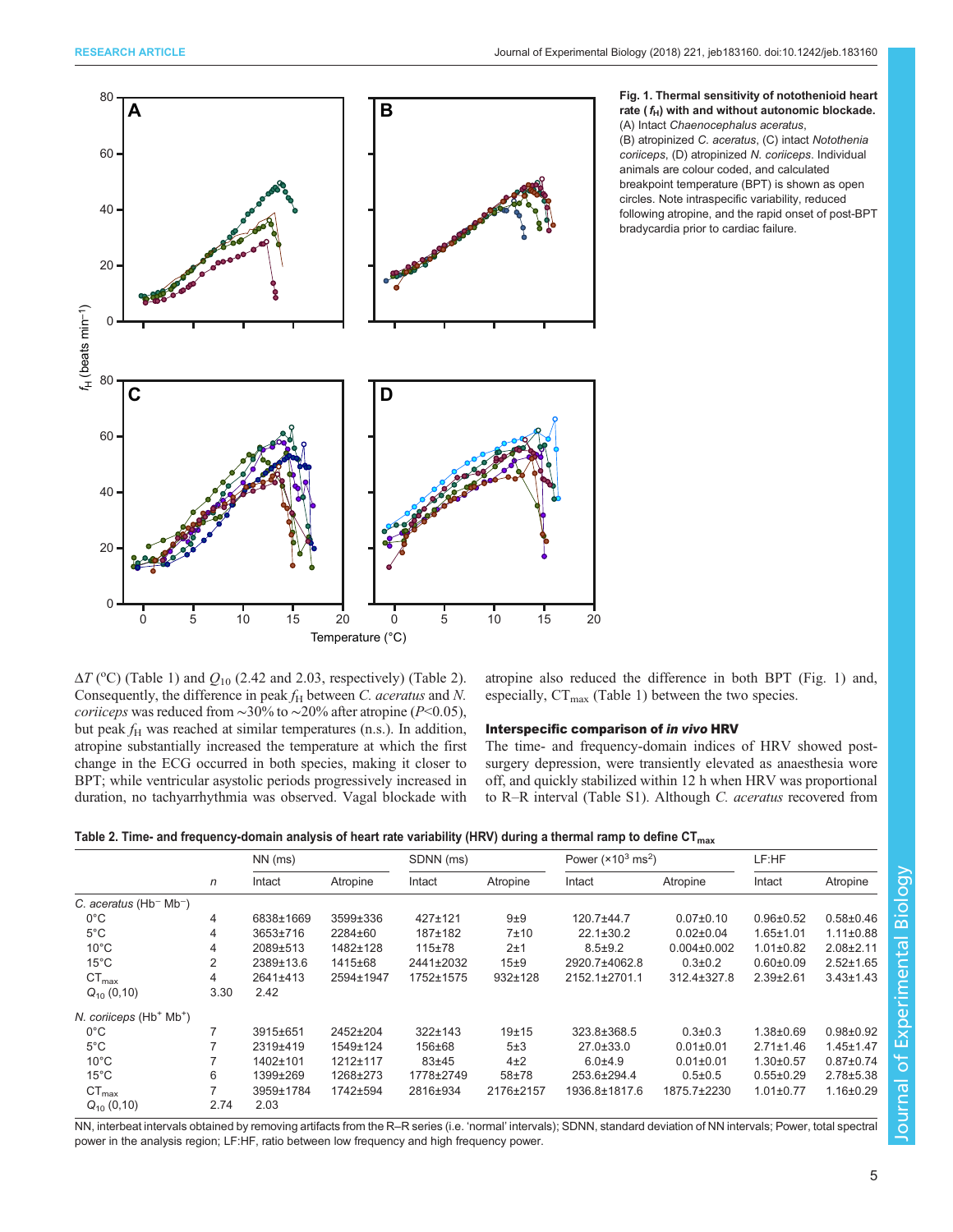<span id="page-5-0"></span>surgery more slowly than N. coriiceps (data not shown), interspecific differences in HRV were modest ([Table 2](#page-4-0); [Table S1](http://jeb.biologists.org/lookup/doi/10.1242/jeb.183160.supplemental)). Both short-range (RMSSD) and long-range (SDNN) indices of HRV generally declined with rising temperature to ∼10°C in C. aceratus and to ∼12°C in N. coriiceps. Hence, the Poincaré data cloud progressively narrowed with acute warming but widened as  $CT_{\text{max}}$  was approached (rapid collapse of C. *aceratus* after peak  $f_H$  precluded analysis at that point; [Fig. S3](http://jeb.biologists.org/lookup/doi/10.1242/jeb.183160.supplemental)). While total spectral power was heterogeneous among individuals, LF:HF ratio (a dynamic index of sympatho-vagal balance) progressively declined in both species to a temperature of 5–10°C, but increased markedly at higher temperatures and especially at  $CT_{\text{max}}$ , indicating an autonomic conflict consistent with signs of ECG disruption [\(Table 2](#page-4-0); [Table S1\)](http://jeb.biologists.org/lookup/doi/10.1242/jeb.183160.supplemental). Only two *C. aceratus* reached  $15^{\circ}$ C with sinus rhythm intact, at which point all HRV variables (e.g. SDDNN, RMSSD, spectral power) were markedly different from those at 5 or 10°C [\(Table S1](http://jeb.biologists.org/lookup/doi/10.1242/jeb.183160.supplemental)). Such changes became accentuated between BPT and CT<sub>max</sub>.

Vagal blockade not only eliminated differences in BPT and  $CT_{\text{max}}$  between *C. aceratus* and *N. coriiceps* but also resulted in extremely low spectral power during the thermal ramp for both species, without changing the species difference in peak  $f<sub>H</sub>$ [\(Table 1\)](#page-2-0). All HRV indices were dramatically reduced by atropine, until just before BPT. The mid-range elevation of LF:HF by 10°C in atropinized C. aceratus is consistent with greater thermal sensitivity ( probably sympathetic in origin), whereas LF:HF was minimal at this point in N. *coriiceps* [\(Table 2\)](#page-4-0).

## Routine cardiorespiratory status in C. aceratus

Routine Q in C. aceratus at 0.8°C was 26.6±2.1 ml min<sup>-1</sup> kg<sup>-1</sup> at a  $f_H$ of 11.5±0.9 min<sup>-1</sup>. Routine *f*<sub>H</sub> measured in *C. aceratus* equipped with only ECG electrodes for the thermal tolerance test was not significantly different ( $P=0.21$ ;  $9.0 \pm 1.1$  min<sup>-1</sup>; [Table 1\)](#page-2-0), suggesting that fish had

recovered sufficiently from the more extensive surgical interventionsto restore the high vagal tone characterizing unstressed fish.

Routine  $\dot{M}_{\text{O}_2}$  (24.5±0.8 mg O<sub>2</sub> kg<sup>-1</sup> h<sup>-1</sup>), as well as  $P_{\text{va}}$  $(2.06\pm0.05 \text{ kPa})$  and  $P_{da}$   $(1.81\pm0.06 \text{ kPa})$ , were similar to previously reported values ([Holeton, 1970](#page-10-0); [Hemmingsen and](#page-10-0) [Douglas, 1972](#page-10-0); [Hemmingsen et al., 1972\)](#page-10-0).  $P_{cy}$  has not previously been measured in C. *aceratus*, but the near-ambient central venous pressure (0.06±0.03 kPa) was consistent with very low caudal venous pressures reported previously [\(Hemmingsen and Douglas, 1972](#page-10-0)).

## Cardiorespiratory effects of acute warming in C. aceratus

Acute warming of C. aceratus from 0.8°C to 8°C increased routine  $\dot{M}_{\text{O}_2}$  by 2.4-fold to 59.5±2.4 mg O<sub>2</sub> kg<sup>-1</sup> h<sup>-1</sup> (Fig. 2A; P<0.001) and  $\dot{Q}$  by 2.6-fold to 69.9±4.7 ml min<sup>-1</sup> kg<sup>-1</sup> (Fig. 2B; P<0.001). The increase in  $\dot{Q}$  with temperature was entirely attributable to an increase in  $f<sub>H</sub>$  to 29.1 beats min<sup>-1</sup> ( $P$  < 0.001), which compensated for a significant but small decrease in  $V<sub>S</sub>$  (P=0.02), which was most pronounced between 0 and 4 $\rm{^{\circ}C}$  (Fig. 2C). Importantly,  $f_{\rm{H}}$ similarly increased from  $9.0\pm1.1$  at  $0.6\degree$ C to  $28.0\pm3.0$  beats min<sup>-1</sup> at 8°C in ECG-instrumented *C. aceratus* (cf. values for *N. coriiceps*: 13.5±0.6 and 38.2±1.7 beats min−<sup>1</sup> , respectively; [Table 1\)](#page-2-0), again suggesting that these fish had recovered sufficiently from extensive surgical intervention.

Despite the large increase in  $\dot{Q}$  in C. aceratus during warming, both  $P_{da}$  and  $P_{va}$  decreased with increasing temperature ([Fig. 3](#page-6-0);  $P=0.001$  and  $P=0.002$ , respectively) because both  $G_{\rm sys}$  ( $P<0.001$ ) and  $G<sub>branch</sub>$  ( $P=0.001$ ) increased significantly with temperature and prominently at  $8^{\circ}$ C.  $P_{\text{cv}}$  tended to decrease with temperature  $(P=0.06)$ , while CPO increased significantly [\(Fig. 3](#page-6-0);  $P=0.02$ ).

## Effects of acute warming associated with enforced activity

At ambient temperature, enforced activity was associated with significant (P<0.001) increases in  $\dot{M}_{\text{O}_2}$ ,  $\dot{Q}$ ,  $f_{\text{H}}$  and  $V_{\text{S}}$  in C. aceratus

> Fig. 2. Effect of temperature and activity on oxygen consumption and cardiac function in blackfin icefish (C. aceratus). (A)  $\dot{M}_{\text{O}_2}$ , oxygen consumption; (B)  $\dot{Q}$ , cardiac output; (C)  $f_H$ , heart rate; (D)  $V_S$ , stroke volume. N=16 for  $\dot{M}_{\Omega_2}$  and  $f_H$  (except 8°C activity, N=14) and N=13 for  $\dot{Q}$  and  $V_S$  (except 8°C activity, N=11). P-values according to a two-way ANOVA. Values are means±s.e.m.



Journal of Experimental Biologyournal of Experimental Biology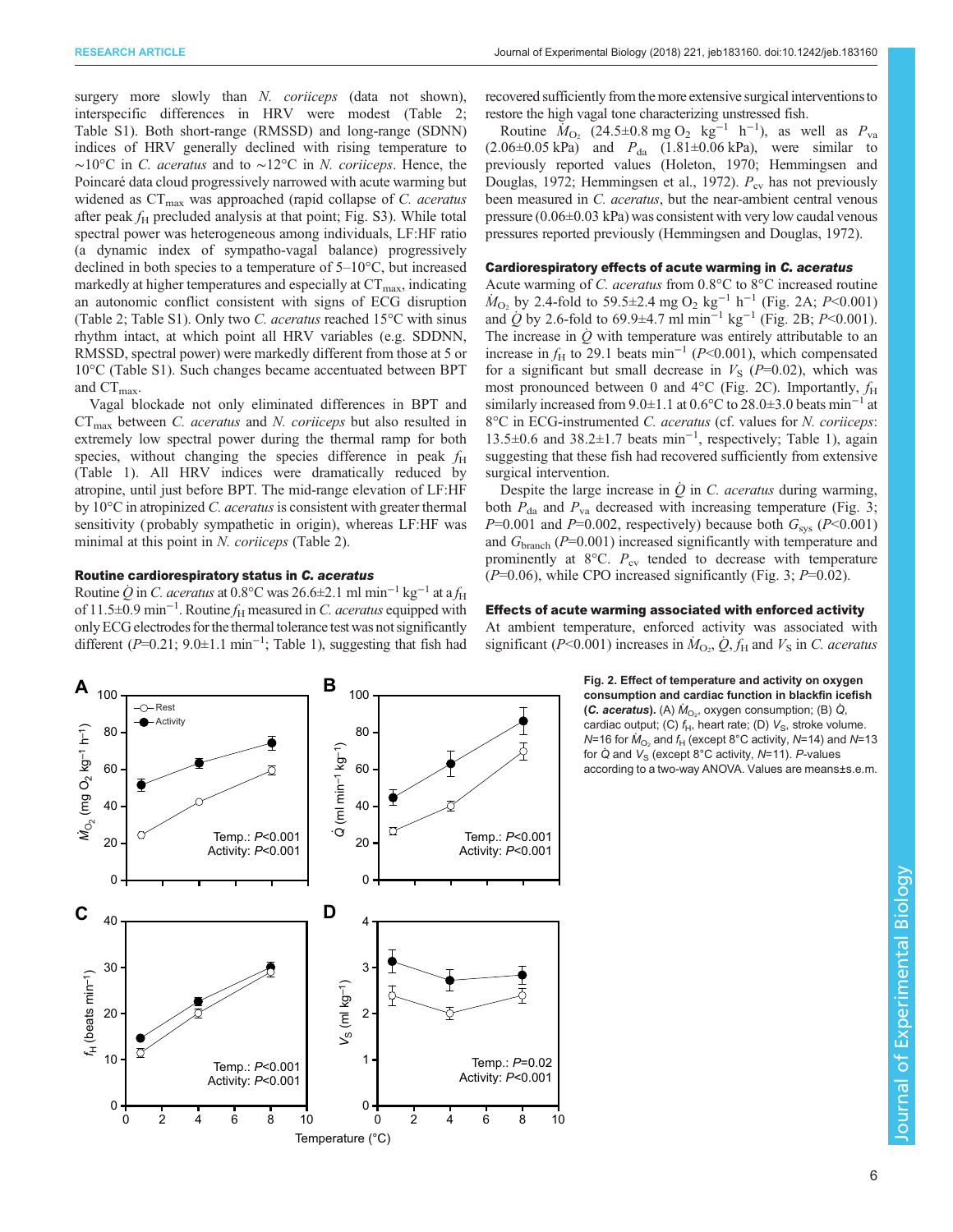<span id="page-6-0"></span>

Fig. 3. Effect of temperature and activity on vascular pressure, conductance and cardiac power output. (A)  $P_{\text{da}}$  dorsal aortic pressure; (B)  $P_{\text{va}}$ , ventral aortic pressure; (C)  $P_{\text{cv}}$ , central venous pressure; (D)  $G_{\text{sys}}$ , systemic conductance; (E)  $G_{\text{branch}}$ , branchial conductance; (F) CPO, cardiac power output. N=16 for  $P_{\text{da}}$  (except 8°C activity, N=14), N=7 for P<sub>va</sub>, N=5 for P<sub>cv</sub> (except 8°C activity, n=4), N=13 for G<sub>sys</sub> (except 8°C activity, N=11), N=6 for G<sub>branch</sub> and CPO. P-values according to a two-way ANOVA. Values are means±s.e.m.

[\(Fig. 2](#page-5-0); [Fig. S4\)](http://jeb.biologists.org/lookup/doi/10.1242/jeb.183160.supplemental). Although  $P_{da}$  decreased during activity (P=0.02), as with warming,  $P_{va}$  increased with activity ( $P<0.001$ ) because  $G_{\text{sys}}$  (P<0.001) increased with activity but  $G_{\text{branch}}$  did not (P=0.68). There were no significant changes in  $P_{\text{cv}}$  from rest to activity, even though CPO increased (Fig. 3;  $P=0.04$ ).

Individual changes in  $\overline{Q}$  and  $\dot{M}_{O_2}$  with temperature showed a strong positive correlation as C. aceratus transitioned from rest to activity at all test temperatures ([Fig. 4](#page-7-0)). At ambient temperature, a strong relationship ( $\hat{R}^2$ =0.87) existed between  $\Delta f_H$  and  $\Delta M_{\text{O}_2}$ , without a significant correlation between  $\Delta V_{\rm S}$  and  $\Delta M_{\rm O_2}$ . At 4°C, however, the relationship between  $\Delta f_H$  and  $\Delta M_{O_2}$  weakened and a significant relationship between  $\Delta V_S$  and  $\dot{M}_{O_2}$  developed. By 8°C, a strong correlation between  $\Delta V_{\rm S}$  and  $\Delta M_{\rm O_2} (R^2 = 0.73)$  emerged while the association between  $\Delta f_H$  and  $\Delta M_{O_2}$  had disappeared, reflecting the necessarily diminished potential change in  $f<sub>H</sub>$  as peak heart rate was approached ([Fig. 4](#page-7-0)).

#### **DISCUSSION**

In quiescent, undisturbed C. *aceratus* at  $0.8\degree$ C,  $\dot{Q}$  was 26.6 ml min−<sup>1</sup> kg−<sup>1</sup> . This value accords well with the partial measurements of flow inferred from [Hemmingsen et al. \(1972\)](#page-10-0), but is much lower than the Fick estimate  $(100-150 \text{ ml min}^{-1} \text{ kg}^{-1})$ ; [Holeton, 1970](#page-10-0); [Hemmingsen et al., 1972](#page-10-0)). This difference could be a consequence of well-vascularized icefish skin [\(Jakubowski,](#page-10-0) [1982](#page-10-0)), which provides an alternative pathway for oxygen uptake for which the Fick principle does not account [\(Farrell et al., 2014\)](#page-10-0). Even though [Hemmingsen et al. \(1972\)](#page-10-0) recognized this potential error, the considerably greater Fick-derived estimates were accepted without addressing the discrepancy with their direct flow measurements, a surprising conclusion considering that the same authors previously suggested that cutaneous oxygen uptake could

constitute up to 40% of total  $\dot{M}_{\text{O}_2}$  [\(Hemmingsen and Douglas,](#page-10-0) [1970\)](#page-10-0). Similarly high (35%) cutaneous oxygen uptake has been independently measured in another scaleless Antarctic fish (Rhigophila dearborni; [Wells, 1986](#page-11-0)). However, [Holeton \(1976\)](#page-10-0) disputed such a significant role for a cutaneous oxygen supply in C. aceratus by arguing that branchial gas exchange must dominate because of a greater  $P_{\text{O}_2}$  diffusion gradient (i.e. between water and venous rather than arterial blood), a shorter blood-to-water distance, and gills receiving the entire  $\dot{Q}$  versus only a small portion to the skin. Thus, alternative factors, such as post-surgical stress, may explain the difference between current and earlier measurements of routine  $\dot{Q}$ .

Cardiac rhythmicity, which was linked with ventilatory activity, was evident in both C. aceratus and N. coriiceps, thus demonstrating good surgical recovery (see [Campbell et al., 2004\)](#page-10-0). The resting  $f_H$  (16–18 beats min<sup>-1</sup>) reported by [Hemmingsen et al.](#page-10-0) [\(1972\)](#page-10-0) was close to the maximum  $f_H$  we recorded during activity at a similar temperature, again indicating that post-surgical stress could explain the extremely high Fick-derived estimates of routine Q̇ for C. aceratus at ∼1°C [\(Hemmingsen et al., 1972](#page-10-0)). However, this concern would equally apply to the fish instrumented with electromagnetic flow probes in the same study and that yielded a lower routine  $\dot{Q}$ . Our assumption of equal blood flow in all branchial arteries may therefore not be correct, underestimating the inferred  $\dot{Q}$ , such that correspondence between our data and the estimated blood flows could be coincidental. Post-surgical stress was less likely to be an issue in Holeton'[s \(1970\)](#page-10-0) study, which reported the lowest  $\dot{M}_{\text{O}_2}$  measured in the period 2–10 days post-surgery and a relatively low routine  $f_H$  (13.8 beats min<sup>-1</sup>), while  $\dot{Q}$  was calculated as 61 ml min<sup>-1</sup> kg<sup>-1</sup> using the Fick principle. This  $f_H$  was lower than that of [Hemmingsen et al. \(1972\)](#page-10-0) but, rather than being close to our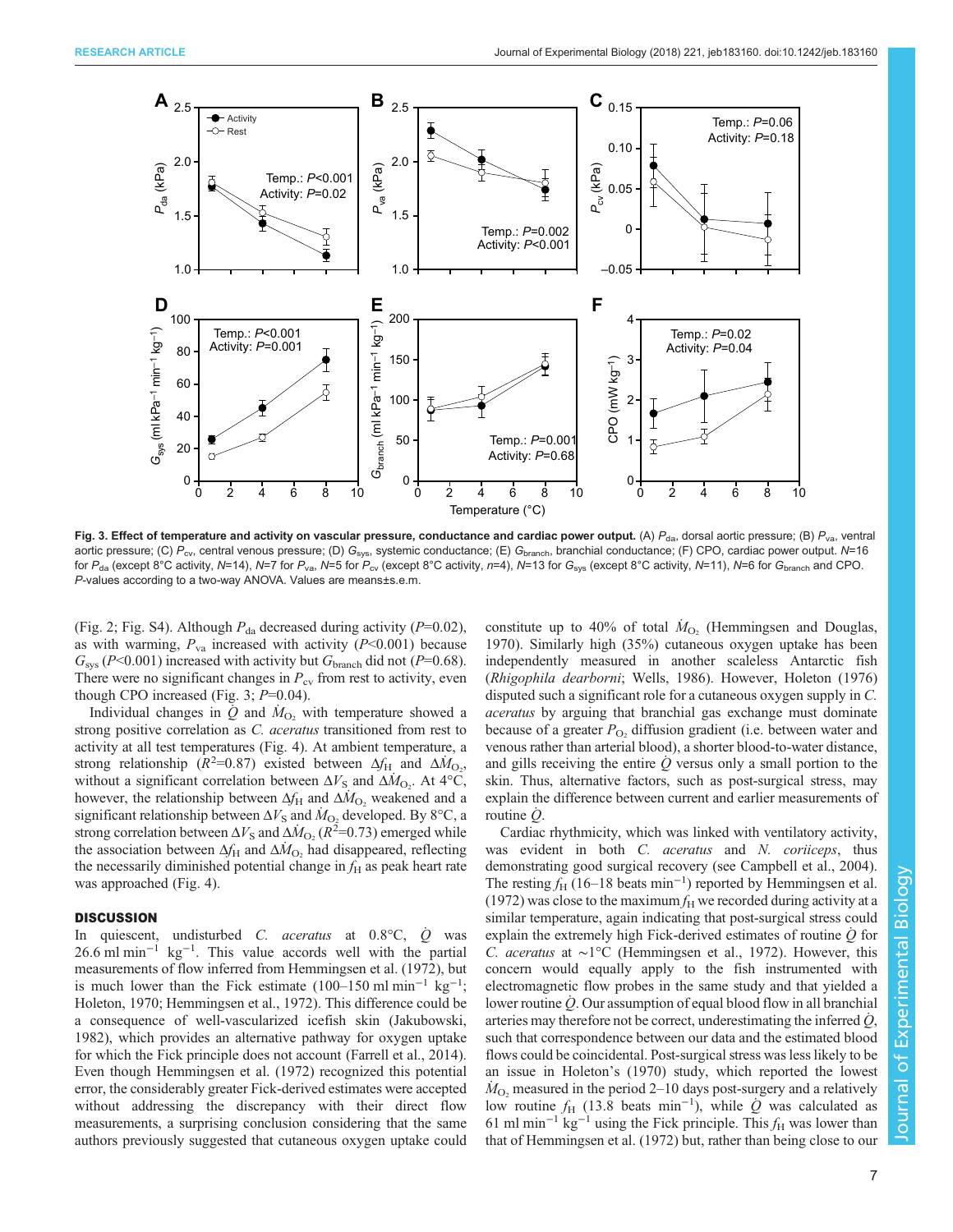<span id="page-7-0"></span>

Fig. 4. Relationship between change in cardiac output, heart rate and stroke volume with change in oxygen consumption from rest to activity at different temperatures. (A–C) Ambient temperature (0.8°C); (D–F) 4°C; and (G–I) 8°C. ΔQ, change in cardiac output (A,D,G); Δf<sub>H</sub>, change in heart rate (B,E,H);  $\Delta\mathsf{V}_\mathsf{S}$ , change in stroke volume (C,F,I);  $\Delta\dot{\mathsf{M}}_\mathsf{O_2}$ , change in oxygen consumption. N=16 for A,D; N=13 for B,C,E,F; N=14 for G; N=11 for H,I. P-values and  $R^2$  values calculated with linear regressions.

routine value  $(11.5 \text{ beats } \text{min}^{-1})$ , it is closer to our value immediately following the 10 min of enforced activity (14.7 beats min−<sup>1</sup> ). We therefore conclude that a combination of cutaneous  $O_2$  supply skewing the Fick calculation, post-surgical stress, and perhaps other methodological differences account for the previous overestimations of routine  $\ddot{Q}$  in C. aceratus. This is an important conclusion, as we now have clear evidence that the low routine  $\dot{Q}$  provides a large scope for change and that the cardiorespiratory regulation may permit physiological flexibility during acute temperature challenges, something that appeared unlikely based on earlier measurements of routine  $\dot{Q}$ .

## Interspecific comparison of in vivo cardiac electrical activity

In vivo ECGs have not been reported previously for C. aceratus, and the similarity of the ECGs between C. aceratus and N. coriiceps allowed our detailed assessment of disturbances to cardiac conduction, which may be central to the failure of the heartbeat at high temperature in other fish species ([Vornanen et al., 2014](#page-11-0)). Even though  $CT_{\text{max}}$  may vary with the extent of facilitated  $O_2$  transport [\(Beers and Sidell, 2011](#page-10-0)), the current observations suggest that for acute warming this effect is modest, which is consistent with recent work showing that hyperoxia failed to increase the upper thermal tolerance of icefish [\(Devor et al., 2016](#page-10-0)).

Reduced HRV is often used as an index of diminished cardiovascular regulation in mammals, although changes in blood pressure may also induce changes in short-term HRV as a result of baroreflex control. Acute warming of both C. aceratus and N. coriiceps dramatically reduced HRV at around 10°C, before a marked elevation prior to BPT and  $CT_{\text{max}}$ , at which point ventricular asystole occurred, probably as a result of conduction failure. In combination, these data suggest a biphasic response to thermal stress. Using the LF:HF ratio as a simplified readout of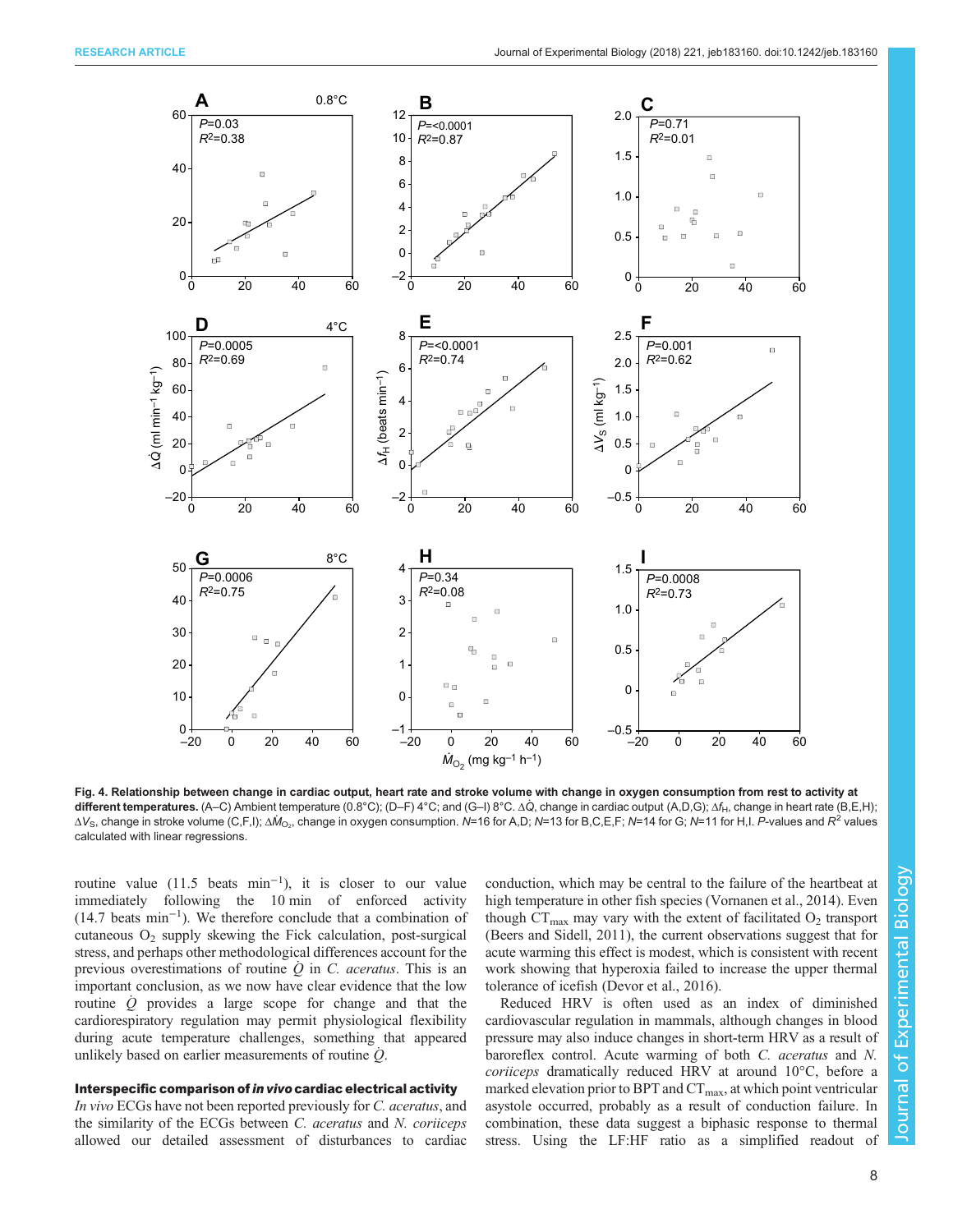sympathovagal balance, the pharmacological blockade shows it to be a reasonable index of autonomic regulation in these species, as seen in other comparative studies [\(Campbell et al., 2004\)](#page-10-0). Our data demonstrate that C. aceratus uses vagal tone to suppress thermally induced tachycardia more so than N. coriiceps, but similar to other Hb+ nototheniids ([Axelsson et al., 1992](#page-10-0); [Franklin et al., 2001\)](#page-10-0). While this vagal reflex during acute warming could minimize cardiac  $\dot{M}_{\text{O}_2}$ , acidosis or oxidative stress, it is likely to incur a cost of reducing the limits to thermal tolerance (see [Sandersfeld et al.,](#page-11-0) [2015](#page-11-0)). Thus, acute cardiac stress may have chronic downstream effects that have not been explored to date. Poincaré plots represent a more global view of HRV, and at this level there appears to be little difference between species, highlighting that additional influences on cardiac performance need to be considered (see below). For example, C. *aceratus* is relatively unresponsive to adrenaline, consistent with a low synthesis rate, and attenuated stress-induced release of catecholamines [\(Whiteley and Egginton, 1999\)](#page-11-0), thereby obviating a humoral arm of cardiovascular control that could be available to other notothenioids, albeit to a lesser extent than in temperate species.

Regardless, it is clear that C. aceratus acutely stressed to temperatures well beyond current environmental conditions can mount a robust cardiovascular response, one that is similar to that of  $Hb<sup>+</sup>$  nototheniids. An important difference is that while *N. coriiceps* retains a modest scope for  $f_H$  changes at the BPT (26%), C. aceratus retains a significantly higher scope for  $f_H$  change (81%), leading to a lower peak  $f_H$ . Thus, the cardio-protective strategy of imposing an autonomic brake on  $f<sub>H</sub>$  in C. aceratus appears to be more robust, failing only *in extremis*. Indeed, indices of HRV (e.g. RMSSD, an index of the integrity of vagus-mediated autonomic control) are consistent with this suggestion. The HRV response to elevated temperature was similar among individual fish and between species, e.g. RMSSD tracked the change in SDNN in both N. coriiceps and C. aceratus, consistent with maintaining tight regulation of cardiac rhythmicity even in the Hb<sup>−</sup> fish.

As noted above, icefish are clearly capable of developing a robust cardiorespiratory response to acute warming. The initially high  $Q_{10}$  probably reflects thermal history, as speciation in the extremely cold and stable aquatic environment is assumed to allow specializations that may blunt physiological plasticity [\(Hochachka](#page-10-0) [and Somero, 2002\)](#page-10-0). However, N. coriiceps displays greater vagal withdrawal in response to a temperature ramp, possibly because extreme sensitivity to metabolic acidosis accompanying the lack of proton buffering by Hb would otherwise drive a greater vagal suppression of thermally induced tachycardia in icefish. The reduction in  $Q_{10}$  for  $f_H$  with atropine suggests a similarity in fundamental thermal sensitivity that is overridden by vagal tone during a temperature increase, revealing a similarity of intrinsic  $f_{\rm H}$  seen among notothenioids of varying ecotype [\(Campbell](#page-10-0) [et al., 2009\)](#page-10-0).

## The cardiorespiratory effects of acute warming and activity in C. aceratus

In C. aceratus, both resting and active  $\dot{M}_{\text{O}_2}$  increased almost linearly between 0.8 and 8°C, whereas [Hemmingsen and Douglas \(1972\)](#page-10-0) reported that  $\dot{M}_{\text{O}_2}$  only increased from 1 to 4°C and remained unchanged up to 10°C, consistent with stressed animals reaching maximum  $\dot{M}_{\rm O_2}$  earlier in a temperature ramp. However, we used fish that were rapidly warmed (i.e. over several hours) compared with the earlier study where fish were incrementally warmed by 0.3–1°C per day and maintained at a given temperature for at least 48 h prior to  $\dot{M}_{\text{O}_2}$  measurements. Thus, fish may have become less stressed by the

slower warming speed, which permitted an overall reduction in oxygen demand, as seen in some temperate species ([Gräns et al.,](#page-10-0) [2014\)](#page-10-0). However, it is unlikely that the fish were acclimating to a new temperature over a few days, as N. coriiceps does not exhibit reduced  $\dot{M}_{\text{O}_2}$  following acclimation (6–9.5 weeks) from 0 to 5°C [\(Egginton and Campbell, 2016;](#page-10-0) Joyce et al., 2018).

At 0.8°C,  $\dot{Q}$  reached 44.7 ml min<sup>-1</sup> kg<sup>-1</sup> during enforced activity, which is about 60% of the maximum value for  $\dot{Q}$  in the in situ perfused heart preparation (70 ml min<sup>-1</sup> kg<sup>-1</sup>; S. E. Egginton, M. Axelsson, E. L. Crockett, K. M. O'Brien and A. P. Farrell, unpublished), an expected difference considering the relatively moderate activity imposed probably did not exploit maximal cardiac capacity. Also, we measured mean  $\dot{Q}$ concomitantly with  $\dot{M}_{\text{O}_2}$  over a period of several minutes, while peak  $\dot{Q}$  was transitory and higher than the mean value ([Fig. S4;](http://jeb.biologists.org/lookup/doi/10.1242/jeb.183160.supplemental) peak  $Q$  immediately following agitation was 52.9±4.5 ml min<sup>-1</sup> kg<sup>-1</sup>). Importantly, peak  $f_H$  (17.6±0.7 min<sup>-1</sup>) following agitation was identical to that measured in *in situ* perfused hearts at the same ambient temperature (S. E. Egginton, M. Axelsson, E. L. Crockett, K. M. O'Brien and A. P. Farrell, unpublished), an indication of a complete loss of vagal tone with just moderate activity.

The implication of these data is that C. aceratus at  $0.8^{\circ}$ C has a considerable cardiac scope and that the heart is not pumping near its maximum capacity when the fish is in a quiescent, unstressed state. While an abnormally high cardiac preload may be used with perfused hearts to generate maximum  $\dot{\mathcal{Q}}$ , the maximum  $\dot{\mathcal{Q}}$  measured *in vivo* at high temperatures (86.3 ml min<sup>-1</sup> kg<sup>-1</sup>) was close to the maximum  $\overline{Q}$  (98 ml min<sup>-1</sup> kg<sup>-1</sup>) reported for perfused hearts at 4°C. Thus, we confirmed that the icefish heart is not only capable of pumping large volumes of blood at a near-freezing temperature but also retains a cardiac scope by maintaining vagal tone to increase  $f_{\rm H}$ . Furthermore, the Hb<sup>-</sup> C. aceratus can increase Q with activity even at elevated temperature in vivo by elevating  $f_H$ . In fact, despite their similar routine  $\hat{Q}$ , maximum  $\hat{Q}$  in C. aceratus clearly exceeded that of the more active Hb<sup>+</sup> nototheniid Pagothenia borchgrevinki (∼60 ml min−<sup>1</sup> kg−<sup>1</sup> ; [Franklin et al., 2007\)](#page-10-0).

Whether fish primarily regulate  $V<sub>S</sub>$  or  $f<sub>H</sub>$  to change  $\dot{Q}$  during activity remains a subject of debate [\(Farrell, 1991; Altimiras and](#page-10-0) [Larsen, 2000;](#page-10-0) [Sandblom et al., 2005; Shiels and White, 2008](#page-11-0); [Farrell and Smith, 2017;](#page-10-0) [Nelson et al., 2017\)](#page-11-0). The present study informs this discussion because  $C$ . *aceratus* increased  $Q$  during activity by elevating  $V<sub>S</sub>$  and  $f<sub>H</sub>$  to different degrees across temperatures. While  $\Delta M_{\text{O}_2}$  was closely correlated with  $\Delta f_{\text{H}}$ , as described previously in N. coriiceps ([Campbell et al., 2008\)](#page-10-0), this occurred only at  $0.8^{\circ}$ C. In fact,  $V_s$  increased by approximately 1 ml kg<sup>-1</sup> irrespective of the increase in  $\dot{M}_{O_2}$  across temperature, and became a primary determinant of the magnitude of  $\Delta M_{\text{O}_2}$  with activity at 8°C. This suggests that at ambient temperature,  $f_H$  is finely tuned to preserve adequate cardiovascular oxygen transport in the face of elevated metabolic demands, but as  $f_H$  moves closer to peak capacity at high temperatures, there is less scope to increase pacemaker activity and  $\Delta f_H$  can no longer be closely correlated with  $\Delta M_{\rm O_2}$ . Thus, the closer alignment of  $\Delta V_{\rm S}$  and  $\Delta M_{\rm O_2}$  with temperature and the fact that the change in  $Q$  with activity became predominantly volume regulated is more a reflection of a limit on peak  $f_H$  rather than a change in the ability to regulate  $V_S$ . The present data also support the general finding that changes in  $f<sub>H</sub>$  are prioritized over  $V<sub>S</sub>$  when a fish is acutely warmed, which is an unresolved issue because quiescent fish with an artificially depressed  $f_H$  can elevate  $V_S$  in a compensatory fashion [\(Gamperl](#page-10-0) [et al., 2011](#page-10-0)), yet exercising fish that are warmed can certainly increase  $V<sub>S</sub>$  (present study; [Steinhausen et al., 2008](#page-11-0); [Eliason et al.,](#page-10-0)

Journal of Experimental Biology

 $\frac{1}{\alpha}$ 

Journal

Experimental

Biology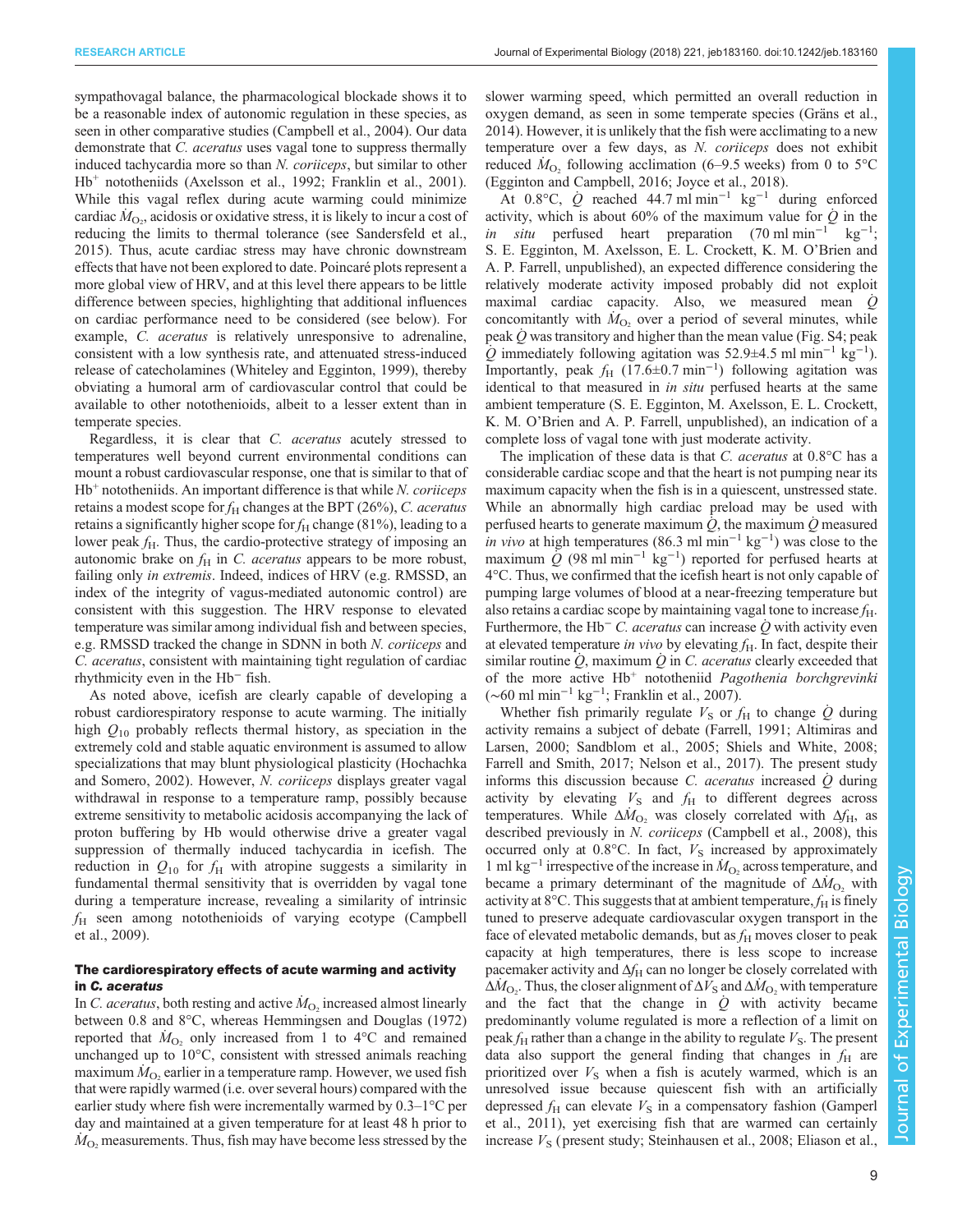|                          | $\dot{Q}$ (ml min <sup>-1</sup> kg <sup>-1</sup> ) | $P_{va}$ (kPa)    | $P_{\text{cv}}$ (kPa) | CPO (mW $kg^{-1}$ ) |
|--------------------------|----------------------------------------------------|-------------------|-----------------------|---------------------|
| Chaenocephalus aceratus  | 26.6 <sup>a</sup>                                  | 2.06 <sup>a</sup> | 0.06 <sup>a</sup>     | 0.89                |
| Trematomus bernacchii    | 17.6 <sup>b</sup>                                  | 3.09 <sup>b</sup> | Not measured          | 0.91                |
| Pagothenia borchgrevinki | 29.6 <sup>b</sup>                                  | 3.60 <sup>b</sup> | 0.11 <sup>c</sup>     | 1.72                |
| Notothenia coriiceps     | 6.5 <sup>d</sup>                                   | 5.92 <sup>d</sup> | 0.08 <sup>d</sup>     | 0.63                |

| Table 3. Routine cardiac output (Q), ventral aortic pressure ( $P_{\rm val}$ , central venous pressure ( $P_{\rm cv}$ ) and cardiac power output (CPO) in icefish |  |
|-------------------------------------------------------------------------------------------------------------------------------------------------------------------|--|
| (C. aceratus) and three red-blooded notothenioids                                                                                                                 |  |

CPO was estimated based on mean Q and pressure measurements for all species and calculated as: CPO=(Q×1/60)×(P<sub>va</sub>–P<sub>cv</sub>). For Trematomus bernacchii, P<sub>cv</sub> has not been measured so we assumed it was zero. Body mass-specific CPO (cardiac work) in C. aceratus is within the range of that in red-blooded notothenioids. aPresent study; <sup>b</sup>[Axelsson et al. \(1992\);](#page-10-0) <sup>c</sup>[Sandblom et al. \(2009\);](#page-11-0) <sup>d</sup>W.J., M.A., S.E., A.P.F., E.L.C. and K.M.O., unpublished data.

[2011](#page-10-0), [2013\)](#page-10-0). Thus, while an increase in  $f<sub>H</sub>$  reduces cardiac filling time and thus limits the capacity to increase  $V<sub>S</sub>$  ([Altimiras and](#page-10-0) [Axelsson, 2004](#page-10-0)), at high temperature in C. aceratus, and in exercising fishes more generally, this confounding problem must be overcome for  $V<sub>S</sub>$  to increase and contribute to increasing  $\dot{Q}$ .

During both warming and activity, we revealed surprisingly large (up to 5-fold) increases in  $G_{\rm sys}$ , which indicates vasodilatation of the peripheral vasculature. A similar change has previously been reported in swimming P. borchgrevinki ([Axelsson et al., 1992,](#page-10-0) [1994](#page-10-0)). This change in conductance can be attributed only in part to passive distension of the vasculature when accommodating greater  $\dot{Q}$  (e.g. [Wood and Shelton, 1975\)](#page-11-0) because  $P_{da}$  clearly decreased. Both activity and temperature increase the metabolic demand of tissues, which may release local vasoactive factors and induce a functional hyperaemia. Indeed, in humans it is believed that peripheral vasodilatation is the primary driver of the increased Q̇ during exercise ([Bada et al., 2012\)](#page-10-0).

#### Evolutionary consequences for the loss of Hb

In comparison with  $Hb<sup>+</sup>$  Antarctic notothenioids, our measurements of routine  $\dot{Q}$  in C. *aceratus* (at 0.8°C, 26.6 ml min<sup>-1</sup> kg<sup>-1</sup>) is not as divergent as previously reported. Indeed, routine  $\dot{Q}$  is lower (29 ml min−<sup>1</sup> kg−<sup>1</sup> at −0.5°C: [Axelsson et al., 1992](#page-10-0)), or only marginally higher (24 ml min<sup>-1</sup> kg<sup>-1</sup> at 0°C: [Sandblom et al., 2012](#page-11-0); 22 ml min<sup>-1</sup> kg<sup>-1</sup> at -1.0°C: [Franklin et al., 2007](#page-10-0)), than that previously reported in smaller specimens of the more active, cryopelagic P. borchgrevinki. In a more typically benthic species, Trematomus bernacchii, routine  $\dot{Q}$  was lower (17.6 ml min<sup>-1</sup> kg<sup>-1</sup>; [Axelsson et al., 1992\)](#page-10-0). The greatest difference reported exists with another benthic species, N. coriiceps  $(6-7 \text{ ml min}^{-1} \text{ kg}^{-1})$ : [Egginton, 1997](#page-10-0); Joyce et al., 2018) of similar body mass to C. aceratus. Thus, there is clearly considerable variation among notothenioid fishes. As a consequence of the lower routine  $\dot{Q}$ , the estimated routine CPO (which now also includes  $P_{cv}$ ) places  $C.$  aceratus squarely within the range of their  $Hb<sup>+</sup>$  relatives (Table 3). This suggests that cardiac pumping in C. aceratus is not necessarily twice as metabolically expensive as in Hb<sup>+</sup> nototheniids (cf. [Sidell and O](#page-11-0)'Brien, 2006), and the loss of haemoglobin may not be costly in terms of cardiac work. Furthermore, if recent estimates of maximum  $\ddot{\varrho}$  with *in situ* perfused hearts are accurate (S. E. Egginton, M. Axelsson, E. L. Crockett, K. M. O'Brien and A. P. Farrell, unpublished), factorial scope for  $\dot{Q}$  is about 4 in C. aceratus at ∼0°C, and is in line with that of other fish species such as rainbow trout (Oncorhynchus mykiss) and seabass (Dicentrarchus laborax) [\(Farrell and Smith, 2017](#page-10-0)).

Comparisons among related species provide valuable insight into the functional consequences of vicarious loss of individual gene products or wider disruption of gene expression, such as variation in cardiac performance within the Channichthyid icefish family, where six species lack not only haemoglobin but also myoglobin.

While *C. aceratus* occupies a largely benthic habitat, other icefish species are more pelagic [\(Rutschmann et al., 2011\)](#page-11-0). In C. aceratus, relative ventricular mass is ∼0.3% of body mass [\(Holeton, 1970](#page-10-0); [Robertson et al., 1998\)](#page-11-0), whereas in other icefish species, C. rastrospinosus, C. hamatus and Champsocephalus gunnari, it is over 25% greater (0.38–0.4%) [\(Tota et al., 1991](#page-11-0); [Robertson et al.,](#page-11-0) [1998](#page-11-0); S. E. Egginton, M. Axelsson, E. L. Crockett, K. M. O'Brien and A. P. Farrell, unpublished). Although resting values have not been reported, maximum  $\dot{Q}$  in C. rastrospinosus  $(128 \text{ ml min}^{-1} \text{ kg}^{-1})$  and *C. hamatus*  $(300 \text{ ml min}^{-1} \text{ kg}^{-1})$ perfused hearts are also greater than those in C. aceratus  $(70 \text{ ml min}^{-1} \text{ kg}^{-1})$  [\(Tota et al., 1991](#page-11-0); S. E. Egginton, M. Axelsson, E. L. Crockett, K. M. O'Brien and A. P. Farrell, unpublished). *Chaenocephalus aceratus* is among the six out of 16 icefish species that does not express cardiac myoglobin [\(Moylan and Sidell, 2000](#page-11-0); [Sidell et al., 1997\)](#page-11-0), the absence of which has been suggested to limit cardiac power, particularly in the face of increased afterload ([Acierno et al., 1997\)](#page-10-0). Chionodraco rastrospinosus (Hb<sup>-</sup>Mb<sup>+</sup>) had a larger ventricle, a higher  $f_H$  and greater maximum  $V<sub>S</sub>$  and Q than C. *aceratus*, suggesting that cardiac Mb has functional relevance in supporting greater CPO in vivo (S. E. Egginton, M. Axelsson, E. L. Crockett, K. M. O'Brien and A. P. Farrell, unpublished).

#### **Conclusions**

Our measures show that routine  $\dot{O}$  and CPO in C. *aceratus* under ambient temperatures are not as high as the values reported previously, but are still higher than those of benthic red-blooded  $(Hb<sup>+</sup>)$  notothenioids. In fact, routine Q in C. aceratus is similar to Q in P. borchgrevinki, a more active cryopelagic species. Furthermore, C. aceratus was also capable of increasing routine Q̇ severalfold to meet the increased  $\dot{M}_{\text{O}_2}$  when metabolic demands were elevated during an acute temperature challenge up to +8°C and stress-induced activity. Also, there was no difference in cardiac BPT in  $Hb^+N$ . coriiceps and Hb<sup>−</sup> C. aceratus during acute temperature challenges.

[Hemmingsen and Douglas \(1972\)](#page-10-0) were able to maintain C. aceratus 'in satisfactory condition' for at least 2 weeks at 8°C and only encountered aberrant behaviour at 10°C. Further, the Patagonian *Champsocephalus esox* (which is also Hb<sup>-</sup>) occupies habitats in which water temperatures reach as high as  $10^{\circ}$ C, although this may be the edge of their thermal tolerance/ecological range because modelling studies conclude that at this temperature there is little scope for activity (Egginton et al., 2002).

Together, these data suggest that increased temperature – at least during acute warming – is surprisingly well tolerated by C. aceratus. However, it remains unresolved whether acute thermal tolerance leaves sufficient scope for sustained activity, digestion and reproduction, which are crucial for long-term species survival in a rapidly changing environment.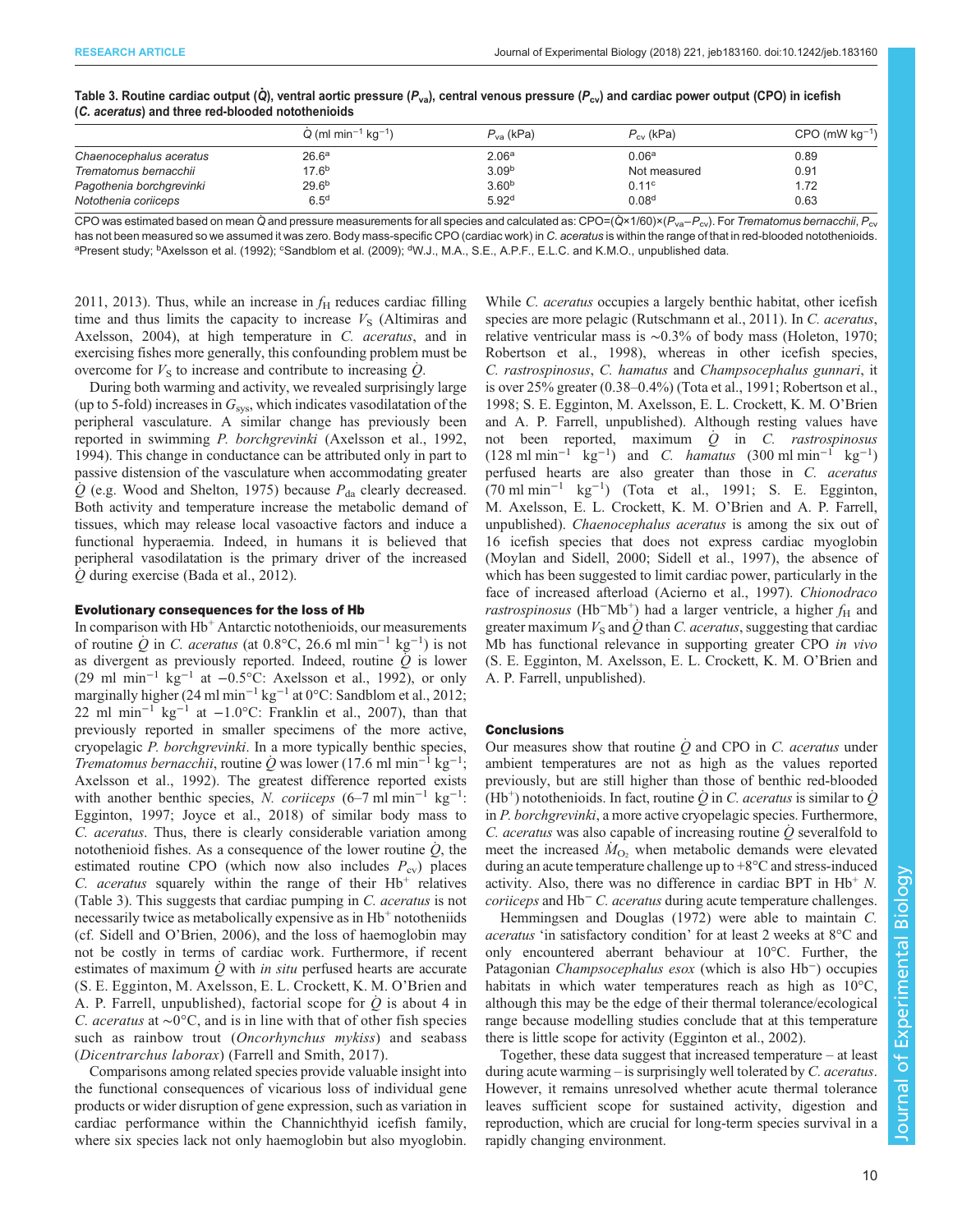#### <span id="page-10-0"></span>Acknowledgements

We are sincerely grateful to Amanda Biederman, Anna Rix and Elizabeth Evans for assistance with fishing and animal care. We are also indebted to the Masters and crew of the ARSV Laurence M. Gould, and the winter support staff at Palmer Station.

#### Competing interests

The authors declare no competing or financial interests.

#### Author contributions

Conceptualization: W.J., S.E., A.P.F., E.L.C., K.M.O., M.A.; Methodology: W.J., S.E., A.P.F., E.L.C., K.M.O., M.A.; Formal analysis: W.J., S.E., M.A.; Investigation: W.J., S.E.; Writing - original draft: W.J.; Writing - review & editing: S.E., A.P.F., E.L.C., K.M.O., M.A.; Visualization: W.J., S.E.; Supervision: M.A.; Project administration: E.L.C., K.M.O.; Funding acquisition: S.E., A.P.F., E.L.C., K.M.O., M.A.

#### Funding

Funding was provided by grants from the National Science Foundation (ANT 1341602 to E.L.C. and ANT 1341663 to K.M.O.) and the Swedish Research council (Vetenskapsrådet; grant 2015-05286)

#### Supplementary information

Supplementary information available online at <http://jeb.biologists.org/lookup/doi/10.1242/jeb.183160.supplemental>

#### References

- [Acierno, R., Agnisola, C., Tota, B. and Sidell, B. D.](http://dx.doi.org/10.1152/ajpregu.1997.273.1.R100) (1997). Myoglobin enhances [cardiac performance in antarctic icefish species that express the protein.](http://dx.doi.org/10.1152/ajpregu.1997.273.1.R100) [Am. J. Physiol.](http://dx.doi.org/10.1152/ajpregu.1997.273.1.R100) 273, R100-R106.
- Altimiras, J. and Axelsson, M. [\(2004\). Intrinsic autoregulation of cardiac output in](http://dx.doi.org/10.1242/jeb.00742) rainbow trout (Oncorhynchus mykiss[\) at different heart rates.](http://dx.doi.org/10.1242/jeb.00742) J. Exp. Biol. 207, [195-201.](http://dx.doi.org/10.1242/jeb.00742)
- Altimiras, J. and Larsen, E. [\(2000\). Non-invasive recording of heart rate and](http://dx.doi.org/10.1111/j.1095-8649.2000.tb00786.x) [ventilation rate in rainbow trout during rest and swimming. Fish go wireless!](http://dx.doi.org/10.1111/j.1095-8649.2000.tb00786.x) J. Fish Biol. 57[, 197-209.](http://dx.doi.org/10.1111/j.1095-8649.2000.tb00786.x)
- Axelsson, M. (2005). The circulatory system and its control. In Physiology of Polar Fishes (ed. J. Steffensen and A. P. Farrell), pp. 239-280. New York: Elsevier.
- Axelsson, M., Davison, W., Forster, M. E. and Farrell, A. P. (1992). Cardiovascular responses of the red-blooded antarctic fishes Pagothenia bernacchii and P. borchgrevinki. J. Exp. Biol. 167, 179-201.
- Axelsson, M., Davison, B., Forster, M. and Nilsson, S. (1994). Blood pressure control in the Antarctic fish Pagothenia borchgrevinki. J. Exp. Biol. 190, 265-279.
- [Bada, A. A., Svendsen, J. H., Secher, N. H., Saltin, B. and Mortensen, S. P.](http://dx.doi.org/10.1113/jphysiol.2011.225334) [\(2012\). Peripheral vasodilatation determines cardiac output in exercising humans:](http://dx.doi.org/10.1113/jphysiol.2011.225334) [insight from atrial pacing.](http://dx.doi.org/10.1113/jphysiol.2011.225334) J. Physiol. 590, 2051-2060.
- Beers, J. M. and Jayasundara, N. [\(2015\). Antarctic notothenioid fish: what are the](http://dx.doi.org/10.1242/jeb.116129) future consequences of 'losses' and 'gains' [acquired during long-term evolution at](http://dx.doi.org/10.1242/jeb.116129) [cold and stable temperatures?](http://dx.doi.org/10.1242/jeb.116129) J. Exp. Biol. 218, 1834-1845.
- Beers, J. M. and Sidell, B. D. [\(2011\). Thermal tolerance of Antarctic notothenioid](http://dx.doi.org/10.1086/660191) [fishes correlates with level of circulating hemoglobin.](http://dx.doi.org/10.1086/660191) Physiol. Biochem. Zool. 84, [353-362.](http://dx.doi.org/10.1086/660191)
- [Buckley, B. A., Hedrick, M. S. and Hillman, S. S.](http://dx.doi.org/10.1086/676664) (2014). Cardiovascular oxygen [transport limitations to thermal niche expansion and the role of environmental Po2](http://dx.doi.org/10.1086/676664) [in Antarctic notothenioid fishes.](http://dx.doi.org/10.1086/676664) Physiol. Biochem. Zool. 87, 499-506.
- Campbell, H. A. and Egginton, S. [\(2007\). The vagus mediates cardio-respiratory](http://dx.doi.org/10.1242/jeb.003822) [coupling that changes with metabolic demand in a temperate notothenioid fish.](http://dx.doi.org/10.1242/jeb.003822) J. Exp. Biol. 210[, 2472-2480.](http://dx.doi.org/10.1242/jeb.003822)
- [Campbell, H. A., Taylor, E. W. and Egginton, S.](http://dx.doi.org/10.1242/jeb.00972) (2004). The use of power spectral [analysis to determine cardiorespiratory control in the short-horned sculpin](http://dx.doi.org/10.1242/jeb.00972) [\(Myoxocephalus scorpius\)](http://dx.doi.org/10.1242/jeb.00972). J. Exp. Biol. 207, 1969-1976.
- [Campbell, H. A., Fraser, K. P. P., Bishop, C. M., Peck, L. S. and Egginton, S.](http://dx.doi.org/10.1371/journal.pone.0001743) [\(2008\). Hibernation in an antarctic fish: on ice for winter.](http://dx.doi.org/10.1371/journal.pone.0001743) PLoS ONE 3, e1743.
- [Campbell, H., Davison, W., Fraser, K. P. P., Peck, L. S. and Egginton, S.](http://dx.doi.org/10.1111/j.1095-8649.2008.02141.x) (2009). [Heart rate and ventilation in Antarctic fishes are largely determined by ecotype.](http://dx.doi.org/10.1111/j.1095-8649.2008.02141.x) [J. Fish Biol.](http://dx.doi.org/10.1111/j.1095-8649.2008.02141.x) 74, 535-552.
- [Clarke, A., Murphy, E. J., Meredith, M. P., King, J. C., Peck, L. S., Barnes, D. K. A.](http://dx.doi.org/10.1098/rstb.2006.1958) and Smith, R. C. [\(2007\). Climate change and the marine ecosystem of the](http://dx.doi.org/10.1098/rstb.2006.1958) western Antarctic Peninsula. [Philos. Trans. R. Soc. B Biol. Sci.](http://dx.doi.org/10.1098/rstb.2006.1958) 362, 149-166.
- Devor, D. P., Kuhn, D. E., O'[Brien, K. M. and Crockett, E. L.](http://dx.doi.org/10.1086/684812) (2016). Hyperoxia [does not extend critical thermal maxima \(CT max\) in white- or red-blooded](http://dx.doi.org/10.1086/684812) [Antarctic notothenioid fishes.](http://dx.doi.org/10.1086/684812) Physiol. Biochem. Zool. 89, 1-9.
- Egginton, S. [\(1997\). A comparison of the response to induced exercise in red- and](http://dx.doi.org/10.1007/s003600050056) [white-blooded Antarctic fishes.](http://dx.doi.org/10.1007/s003600050056) J. Comp. Physiol. B 167, 129-134.
- Egginton, S. and Campbell, H. A. [\(2016\). Cardiorespiratory responses in an](http://dx.doi.org/10.1242/jeb.130963) [Antarctic fish suggest limited capacity for thermal acclimation.](http://dx.doi.org/10.1242/jeb.130963) J. Exp. Biol. 219, [1283-1286.](http://dx.doi.org/10.1242/jeb.130963)
- Egginton, S., Skilbeck, C., Hoofd, L., Calvo, J. and Johnston, I. A. (2002). Peripheral oxygen transport in skeletal muscle of Antarctic and sub-Antarctic notothenioid fish. J. Exp. Biol. 205, 769-779.
- [Eliason, E. J., Clark, T. D., Hague, M. J., Hanson, L. M., Gallagher, Z. S., Jeffries,](http://dx.doi.org/10.1126/science.1199158) [K. M., Gale, M. K., Patterson, D. A., Hinch, S. G. and Farrell, A. P.](http://dx.doi.org/10.1126/science.1199158) (2011). [Differences in thermal tolerance among sockeye salmon populations.](http://dx.doi.org/10.1126/science.1199158) Science 332[, 109-112.](http://dx.doi.org/10.1126/science.1199158)
- [Eliason, E. J., Clark, T. D., Hinch, S. G. and Farrell, A. P.](http://dx.doi.org/10.1016/j.cbpa.2013.07.020) (2013). Cardiorespiratory [performance and blood chemistry during swimming and recovery in three](http://dx.doi.org/10.1016/j.cbpa.2013.07.020) [populations of elite swimmers: adult sockeye salmon.](http://dx.doi.org/10.1016/j.cbpa.2013.07.020) Comp. Biochem. Physiol. 166B[, 385-397.](http://dx.doi.org/10.1016/j.cbpa.2013.07.020)
- Farrell, A. P. [\(1991\). From hagfish to tuna: a perspective on cardiac function in fish.](http://dx.doi.org/10.1086/physzool.64.5.30156237) [Physiol. Zool.](http://dx.doi.org/10.1086/physzool.64.5.30156237) 64, 1137-1164.
- Farrell, A. P. [\(2009\). Environment, antecedents and climate change: lessons from](http://dx.doi.org/10.1242/jeb.023671) [the study of temperature physiology and river migration of salmonids.](http://dx.doi.org/10.1242/jeb.023671) J. Exp. Biol. 212[, 3771-3780.](http://dx.doi.org/10.1242/jeb.023671)
- Farrell, A. P. [\(2016\). Pragmatic perspective on aerobic scope: peaking, plummeting,](http://dx.doi.org/10.1111/jfb.12789) [pejus and apportioning.](http://dx.doi.org/10.1111/jfb.12789) J. Fish. Biol. 88, 322-343.
- Farrell, A. P. and Smith, F. (2017). Cardiac form, function and physiology. In The Cardiovascular System Morphology, Control and Function (ed. A. K. Gamperl, T. E. Gillis, A. P. Farrell and C. J. Brauner). New York: Academic Press.
- [Farrell, A. P., Eliason, E. J., Clark, T. D. and Steinhausen, M. F.](http://dx.doi.org/10.1007/s00360-014-0839-7) (2014). Oxygen [removal from water versus arterial oxygen delivery: calibrating the Fick equation in](http://dx.doi.org/10.1007/s00360-014-0839-7) Pacific salmon. [J. Comp. Physiol. B](http://dx.doi.org/10.1007/s00360-014-0839-7) 184, 855-864.
- Feller, G. and Gerday, C. [\(1997\). Adaptations of the hemoglobinless Antarctic](http://dx.doi.org/10.1016/S0300-9629(97)86786-2) [icefish \(Channichthyidae\) to hypoxia tolerance.](http://dx.doi.org/10.1016/S0300-9629(97)86786-2) Comp. Biochem. Physiol. A [Comp. Physiol.](http://dx.doi.org/10.1016/S0300-9629(97)86786-2) 118, 981-987.
- [Franklin, C. E., Axelsson, M. and Davison, W.](http://dx.doi.org/10.1007/s00898-001-0001-3) (2001). Constancy and control of [heart rate during an increase in temperature in the Antarctic fish](http://dx.doi.org/10.1007/s00898-001-0001-3) Pagothenia borchgrevinki. [Exp. Biol. Online](http://dx.doi.org/10.1007/s00898-001-0001-3) 6, 1-8.
- [Franklin, C., Davison, W. and Seebacher, F.](http://dx.doi.org/10.1242/jeb.003137) (2007). Antarctic fish can compensate [for rising temperatures: thermal acclimation of cardiac performance in](http://dx.doi.org/10.1242/jeb.003137) Pagothenia [borchgrevinki](http://dx.doi.org/10.1242/jeb.003137). J. Exp. Biol. 210, 3068-3074.
- [Gamperl, K. A., Swafford, B. L. and Rodnick, K. J.](http://dx.doi.org/10.1016/j.jtherbio.2010.08.007) (2011). Elevated temperature, [per se, does not limit the ability of rainbow trout to increase stroke volume.](http://dx.doi.org/10.1016/j.jtherbio.2010.08.007) [J. Therm. Biol.](http://dx.doi.org/10.1016/j.jtherbio.2010.08.007) 36, 7-14.
- [Garofalo, F., Pellegrino, D., Amelio, D. and Tota, B.](http://dx.doi.org/10.1016/j.cbpa.2009.04.621) (2009). The Antarctic [hemoglobinless icefish, fifty five years later: A unique cardiocirculatory interplay of](http://dx.doi.org/10.1016/j.cbpa.2009.04.621) [disaptation and phenotypic plasticity.](http://dx.doi.org/10.1016/j.cbpa.2009.04.621) Comp. Biochem. Physiol. A 154, 10-28.
- Gräns, A., Jutfelt, F., Sandblom, E., Jönsson, E., Wiklander, K., Seth, H., [Olsson, C., Dupont, S., Ortega-Martinez, O., Einarsdottir, I. et al.](http://dx.doi.org/10.1242/jeb.096743) (2014). [Aerobic scope fails to explain the detrimental effects on growth resulting from](http://dx.doi.org/10.1242/jeb.096743) warming and elevated  $CO<sub>2</sub>$  [in Atlantic halibut.](http://dx.doi.org/10.1242/jeb.096743) J. Exp. Biol. 217, 711-717.
- [Harrison, P., Zummo, G., Farina, F., Tota, B. and Johnston, I. A.](http://dx.doi.org/10.1139/z91-189) (1991). Gross [anatomy, myoarchitecture, and ultrastructure of the heart ventricle in the](http://dx.doi.org/10.1139/z91-189) haemoglobinless icefish [Chaenocephalus aceratus](http://dx.doi.org/10.1139/z91-189). Can. J. Zool. 69, 1339-1347.
- Hemmingsen, E. A. (1991). Respiratory and cardiovascular adaptation in hemoglobin-free fish: resolved and unresolved problems. In Biology of Antarctic Fish (ed. G. di Prisco, B. Maresca and B. Tota), pp. 191-203. New York: Springer-Verlag.
- [Hemmingsen, E. A. and Douglas, E. L.](http://dx.doi.org/10.1016/0010-406X(70)90023-X) (1970). Respiratory characteristics of the hemoglobin-free fish Chaenocephalus aceratus. [Comp. Biochem. Physiol. A](http://dx.doi.org/10.1016/0010-406X(70)90023-X) [Comp. Physiol.](http://dx.doi.org/10.1016/0010-406X(70)90023-X) 33, 733-744.
- [Hemmingsen, E. A. and Douglas, E. L.](http://dx.doi.org/10.1016/0300-9629(72)90175-2) (1972). Respiratory and circulatory [responses in a hemoglobin-free fish,](http://dx.doi.org/10.1016/0300-9629(72)90175-2) Chaenocephalus aceratus, to changes in temperature and oxygen tension. [Comp. Biochem. Physiol. A Comp. Physiol.](http://dx.doi.org/10.1016/0300-9629(72)90175-2) 43, [1031-1043.](http://dx.doi.org/10.1016/0300-9629(72)90175-2)
- Hemmingsen, E. A. and Douglas, E. L. (1977). Respiratory and circulatory adaptations to the absence of hemoglobin in chaenichthyid fishes. In Adaptations within Antarctic Ecosystems (ed. G. A. Llano), pp. 479-487. Washington: Smithsonian Institution.
- [Hemmingsen, E. A., Douglas, E. L., Johansen, K. and Millard, R. W.](http://dx.doi.org/10.1016/0300-9629(72)90176-4) (1972). [Aortic blood flow and cardiac output in the hemoglobin-free fish](http://dx.doi.org/10.1016/0300-9629(72)90176-4) Chaenocephalus aceratus. [Comp. Biochem. Physiol. A Comp. Physiol.](http://dx.doi.org/10.1016/0300-9629(72)90176-4) 43, 1045-1051.
- Hochachka, P. W. and Somero, G. N. (2002). Biochemical Adaptation: Mechanism and Process in Physiological Evolution. Oxford: Oxford University Press.
- Holeton, G. F. [\(1970\). Oxygen uptake and circulation by a hemoglobinless Antarctic](http://dx.doi.org/10.1016/0010-406X(70)90185-4) fish (Chaenocephalus aceratus Lö[nnberg\) compared with three red-blooded](http://dx.doi.org/10.1016/0010-406X(70)90185-4) Antartic fish. [Comp. Biochem. Physiol. A Comp. Physiol.](http://dx.doi.org/10.1016/0010-406X(70)90185-4) 34, 457-471.
- Holeton, G. F. [\(1976\). Respiratory morphometrics of white and red blooded antarctic](http://dx.doi.org/10.1016/S0300-9629(76)80100-4) fish. [Comp. Biochem. Physiol. A Comp. Physiol.](http://dx.doi.org/10.1016/S0300-9629(76)80100-4) 54, 215-219.
- IPCC (2014). Climate change 2014: synthesis report. In Contribution of Working Groups I, II and III to the Fifth Assessment Report of the Intergovernmental Panel on Climate Change (ed. Core Writing Team, R. K. Pachauri and L. A. Meyer). Geneva, Switzerland: IPCC.
- Jakubowski, M. (1982). Dimensions of respiratory of the gills and skin in the Antarctic white-blooded fish, Chaenocephalus aceratus Lönnberg (Chaenichthyidae). Z. mikrosk–anatom. Forsch. Leipzig 96, 145-156.